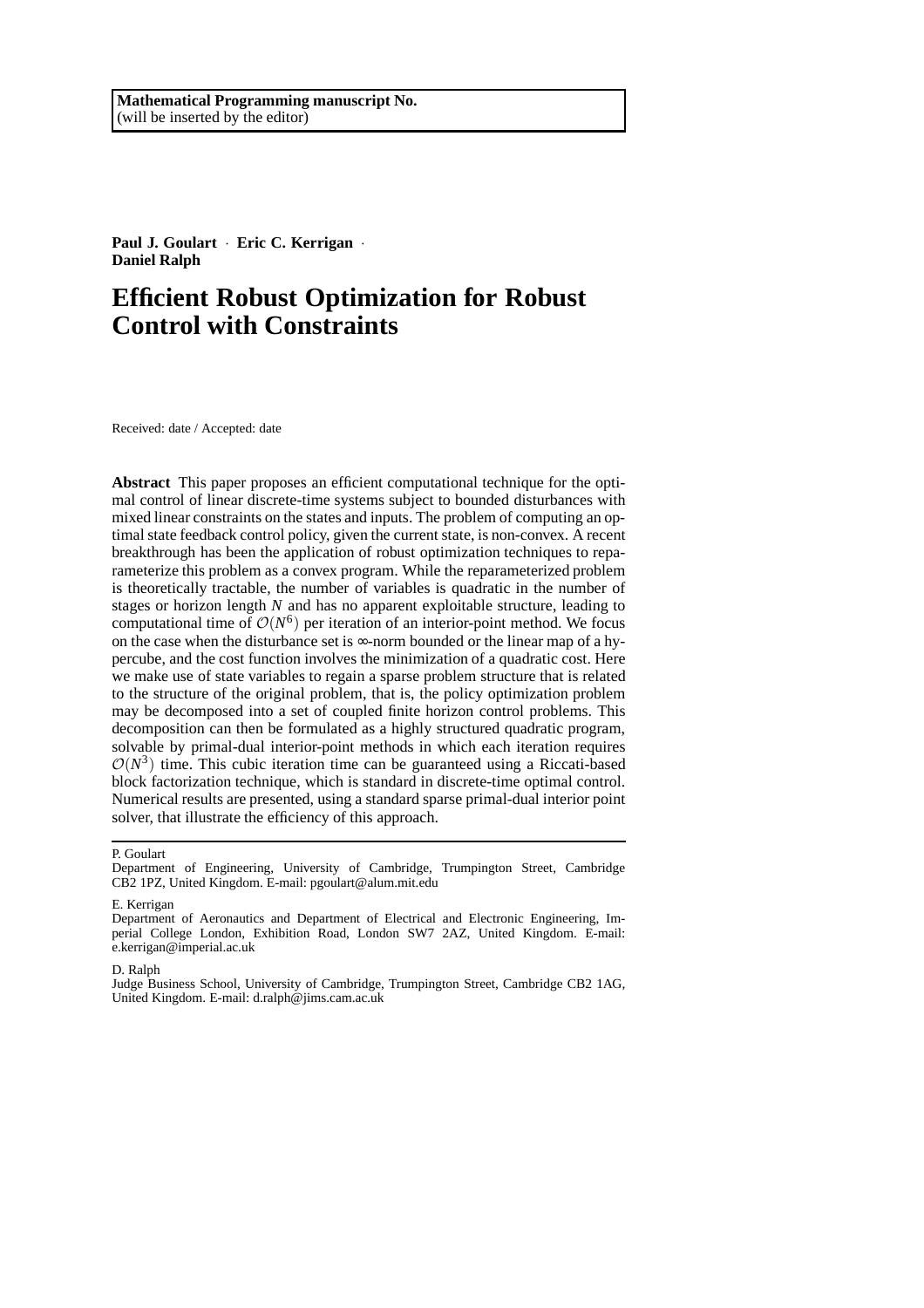**Keywords** Constrained control · robust optimization · optimal control · robust control · receding horizon control · predictive control

#### **1 Introduction**

#### *Robust and predictive control*

This paper is concerned with the efficient computation of optimal control policies for constrained discrete-time linear systems subject to bounded disturbances on the state. In particular, we consider the problem of finding, over a finite horizon of length *N*, a *feedback policy*

$$
\boldsymbol{\pi} := \{ \mu_0(\cdot), \dots, \mu_{N-1}(\cdot) \} \tag{1}
$$

for a discrete-time linear dynamical system of the form

$$
x_{i+1} = Ax_i + Bu_i + w_i \tag{2}
$$

$$
u_i = \mu_i(x_0, \dots, x_i) \tag{3}
$$

which guarantees satisfaction of a set of mixed constraints on the states and inputs at each time, for all possible realizations of the disturbances *w<sup>i</sup>* , while minimizing a given cost function.

The states  $x_i$  and inputs  $u_i$  are constrained to lie in a compact and convex set Z, i.e.

$$
(x_i, u_i) \in \mathcal{Z}, \quad \forall i \in \{0, 1, \dots, N-1\}
$$
 (4)

with an additional terminal constraint  $x_N \in X_f$ . We assume nothing about the disturbances other than that they lie in a given compact set *W*.

The above, rather abstract problem is motivated by the fact that for many reallife control applications, optimal operation nearly always occurs on or close to some constraints [41]. These constraints typically arise, for example, due to actuator limitations, safe regions of operation, or performance specifications. For safety-critical applications, it is crucial that some or all of these constraints are met despite the presence of unknown disturbances.

Because of its importance, the above problem and derivations of it have been studied for some time now, with a large body of literature that falls under the broad banner of "robust control" (see [7,53] for some seminal work on the subject). The field of *linear* robust control, which is mainly motivated by frequency-domain performance criteria [57] and does *not* explicitly consider time-domain constraints as in the above problem formulation, is considered to be mature and a number of excellent references are available on the subject [19, 29, 58]. In contrast, there are few tractable, non-conservative solutions to the above constrained problem, even if all the constraint sets are considered to be polytopes or ellipsoids; see, for example, the literature on set invariance theory [9] or  $\ell_1$  optimal control [14, 21, 49, 52].

A control design method that is particularly suitable for the synthesis of controllers for systems with constraints, is predictive control [12, 41]. Predictive control is a family of optimal control techniques where, at each time instant, a finitehorizon constrained optimal control problem is solved using tools from mathematical programming. The solution to this optimization problem is usually implemented in a receding horizon fashion, i.e. at each time instant, a measurement of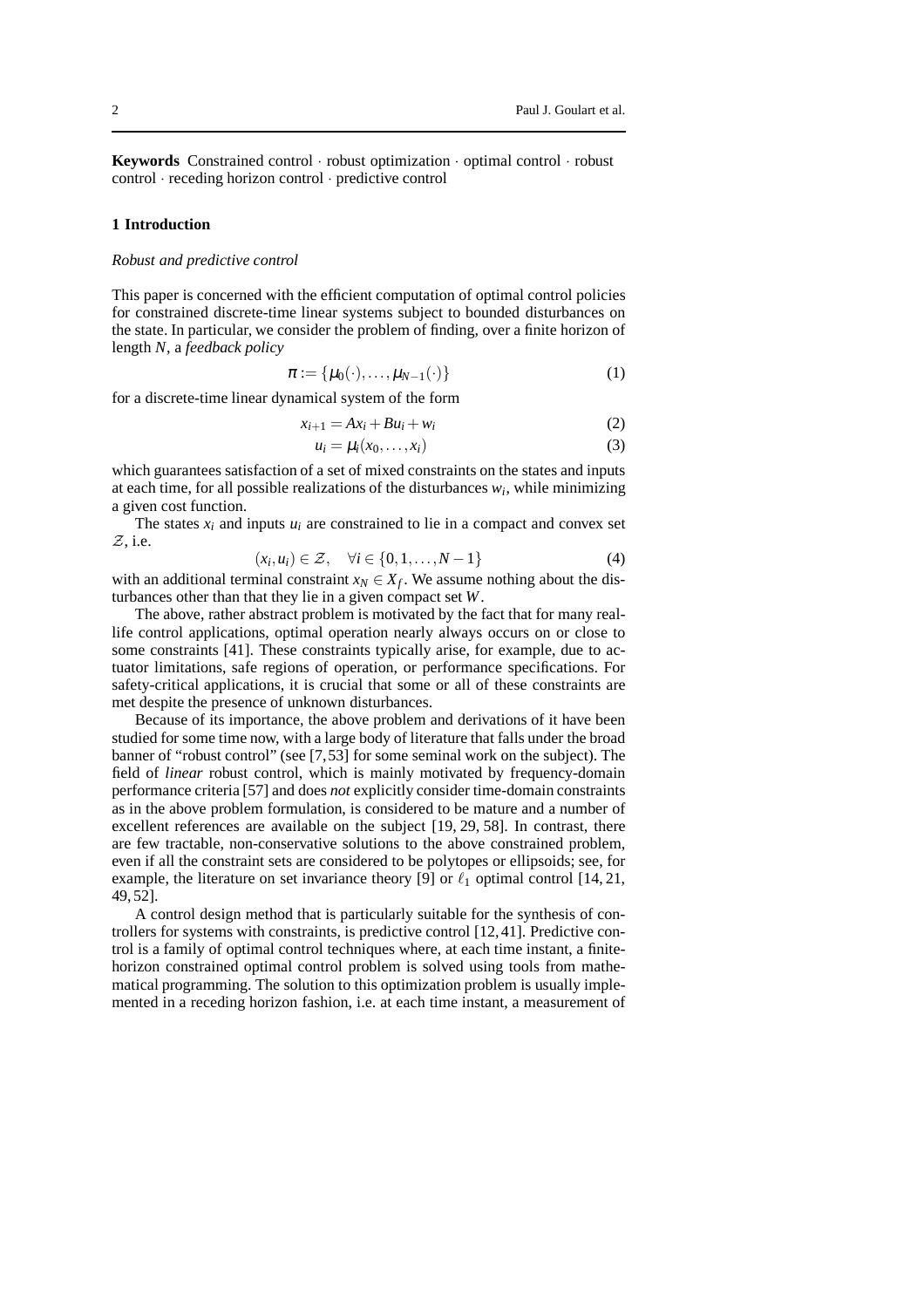the system is obtained, the associated optimization problem is solved and only the first control input in the optimal policy is implemented. Because of this ability to solve a sequence of complicated, *constrained* optimal control problems in realtime, predictive control is synonymous with "advanced control" in the chemical process industries [45].

The theory on predictive control *without* disturbances is relatively mature and most of the fundamental problems are well-understood. However, despite recent advances, there are many open questions remaining in the area of *robust* predictive control [4, 42, 43]. In particular, efficient optimization methods have to be developed for solving the above problem before robust predictive control methods can be applied to unstable or safety-critical applications in areas such as aerospace and automotive applications [50].

#### *Robust control models*

The core difficulty with the problem  $(1)$ – $(4)$  is that optimizing the feedback policy  $\pi$  over *arbitrary* nonlinear functions is extremely difficult, in general. Proposals which take this approach, such as those based on robust dynamic programming [3, 15], or those based on enumeration of extreme disturbance sequences generated from the set  $W$ , as in [47], are typically intractable for all but the smallest problems. Conversely, optimization over *open-loop* control sequences, while tractable, is considered unacceptable since problems of infeasibility or instability may easily arise [43].

An obvious sub-optimal proposal is to parameterize the control policy  $\pi$  in terms of *affine* functions of the sequence of states, i.e. to parameterize the control sequence as

$$
u_i = g_i + \sum_{j=0}^{i} L_{i,j} x_j
$$
 (5)

where the matrices  $L_{i,j}$  and vectors  $g_i$  are decision variables. However, the set of constraint admissible policies of this form is easily shown to be *non-convex* in general. As a result, most proposals that take this approach [2, 13, 37, 38, 44] fix a stabilizing feedback gain *K*, then parameterize the control sequence as  $u_i =$  $Kx_i + g_i$  and optimize the design parameters  $g_i$ . Though tractable, this approach is problematic since it is unclear how one should select the gain  $K$  to minimize conservativeness.

A recent discovery [5, 28] showed that the problem of optimizing over state feedback policies of the form (5) is equivalent to the problem of optimizing over disturbance feedback policies of the form

$$
u_i = v_i + \sum_{j=0}^{i-1} M_{i,j} w_j.
$$
 (6)

The particular advantage of the parameterization (6) is that the set of constraint admissible policy parameters  $\{\{M_{i,j}\},\{v_i\}\}\$ is guaranteed to be convex when the constraint sets  $Z$  and  $X_f$  are convex.

The parameterization (6) has been proposed as a means for finding solutions to a general class of robust optimization problems, called affinely adjustable robust counterpart (AARC) problems [6, 30]. The same parameterization has also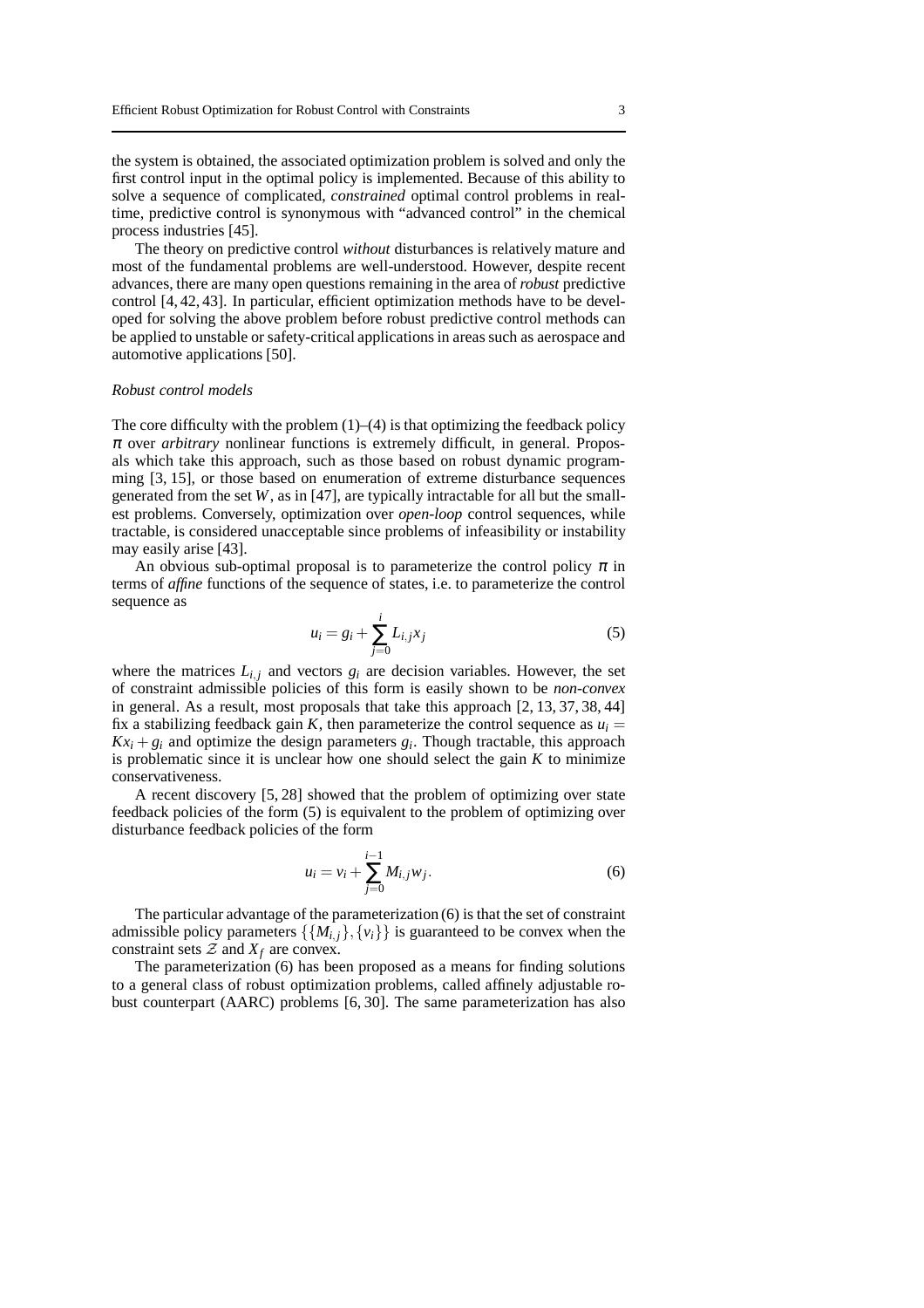appeared specifically in application to robust model predictive control problems in [31, 32, 39, 40], and appears to have originally been suggested within the context of stochastic programs with recourse [23]. In the particular control context considered here, the reparameterization of (5) to the convex form (6) may be considered a special case of the well-known Youla parameterization in linear system theory [56] [58, Ch. 12].

Using the parameterization (6), robust optimization modelling techniques [5, 6, 30] are used to eliminate the unknown disturbances  $w_i$  and formulate the admissible set of control policies with  $O(N^2mn)$  variables, where *N* is the horizon length as above, and *m* and *n* are the respective dimensions of the controls  $u_i$  and states  $x_i$  at each stage. This implies that, given a suitable objective function, an optimal affine state feedback policy (5) can be found in time that is polynomially bounded in the size of the problem data.

#### *Efficient computation in robust optimal control*

In the present paper we demonstrate that an optimal policy of the form (6), equivalently (5), can be efficiently calculated in practice, given suitable polytopic assumptions on the constraint sets  $W$ ,  $Z$  and  $X_f$ . This result is critical for practical applications, since one would generally implement a controller in a receding horizon fashion by calculating, on-line and at each time instant, an admissible control policy  $(5)$ , given the current state *x*. Such a control strategy has been shown to allow for the synthesis of stabilizing, nonlinear time-invariant control laws that guarantee satisfaction of the constraints  $\mathcal Z$  for all time, for all possible disturbance sequences generated from *W* [28].

While convexity of the robust optimal problem arising out of (6) is key, the resulting optimization problem is a dense convex quadratic program with  $O(N^2)$ variables (see Section 2.3, cf. [28]), assuming *N* dominates the dimension of controls *m* and states *n* at each stage. Hence each iteration of an interior-point method will require the solution of a dense linear system and thus require  $O(N^6)$  time. This situation is common, for example, in the rapidly growing number of aerospace and automotive applications of predictive control [41, Sec. 3.3] [45]. We show that when the disturbance set is ∞-norm bounded or the linear map of a hypercube, the special structure of the robust optimal control problem can be exploited to devise a sparse formulation of the problem, thereby realizing a substantial reduction in computational effort to  $O(N^3)$  work per interior-point iteration.

We demonstrate that the cubic-time performance of interior-point algorithms at each step can be guaranteed when using a factorization technique based on Riccati recursion and block elimination. Numerical results are presented that demonstrate that the technique is computationally feasible for systems of appreciable complexity using the standard sparse linear system solver MA27 [34] within the primal-dual interior-point solver OOQP [24]. We compare this primal-dual interior-point approach to the sparse active-set method PATH [17] on both the dense and sparse problem formulations. Our results suggest that the interior-point method applied to the sparse formulation is the most practical method for solving robust optimal control problems, at least in the "cold start" situation when optimal active set information is unavailable.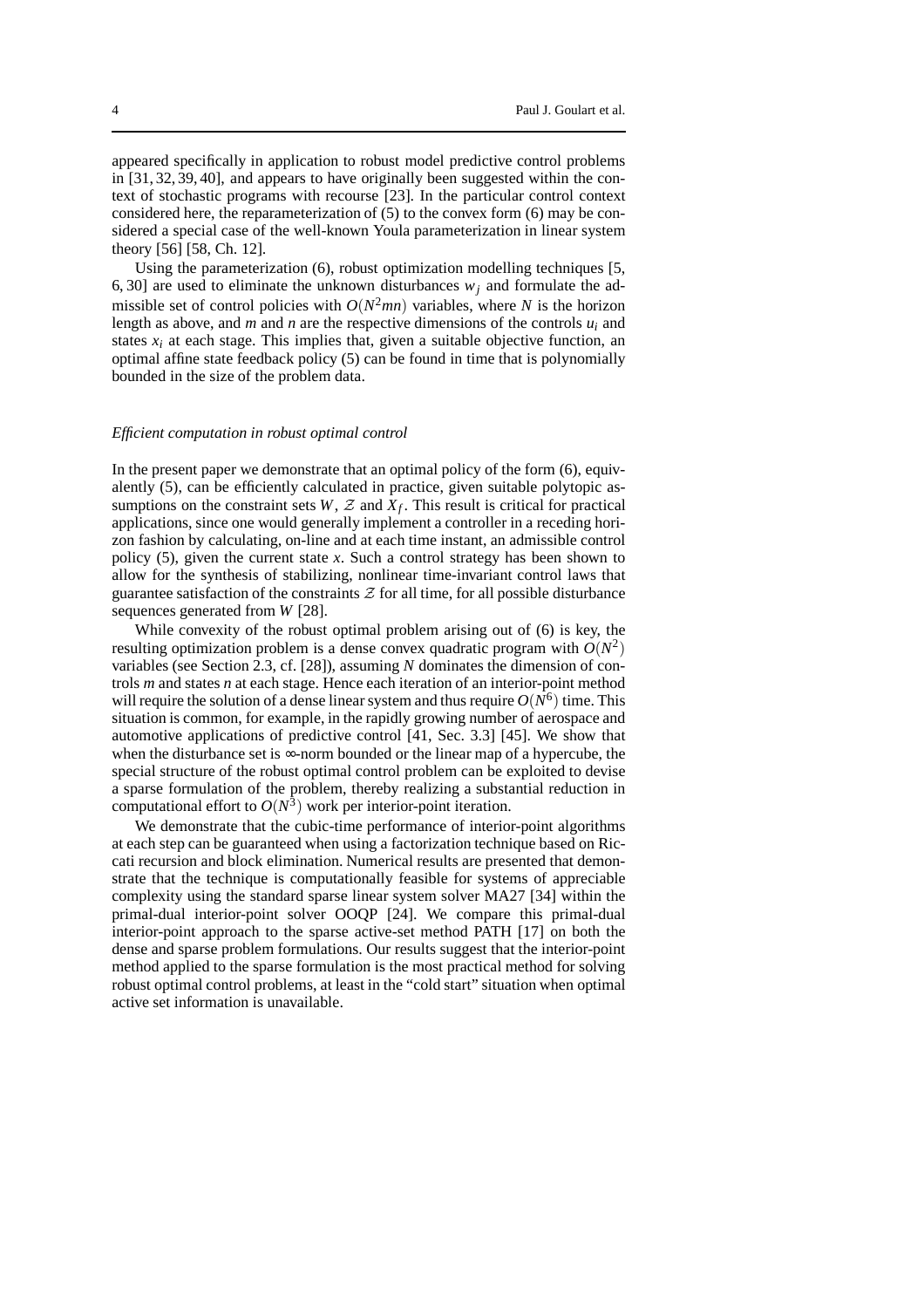A final remark is that the sparse formulation of robust optimal control results from a decomposition technique that can be used to separate the problem into a set of coupled finite horizon control problems. This reduction of effort is the analogue, for robust control, to the situation in classical unconstrained optimal control in which Linear Quadratic Regulator (LQR) problems can be solved in  $O(N)$  time, using a Riccati [1, Sec. 2.4] or Differential Dynamic Programming [35] technique in which the state feedback equation  $x^+ = Ax + Bu$  is explicit in every stage, compared to  $O(N^3)$  time for the more compact formulation in which states are eliminated from the system. More direct motivation for our work comes from [8, 16, 46, 51, 54], which describe efficient implementations of optimization methods for solving optimal control problems with state and control constraints, though without disturbances.

#### *Contents*

The paper is organized as follows: Section 2 introduces the optimal control problem considered throughout the paper, and shows how the class of affine disturbance feedback policies described in [28] may be used to design a receding horizon control (RHC) law which can be implemented via the solution of a quadratic program (QP) at each time step. Section 3 gives an equivalent formulation for this QP that can be decomposed into a highly structured, singly-bordered blockdiagonal quadratic program through reintroduction of appropriate state variables. Section 4 demonstrates that, when using a primal-dual interior-point solution technique, the decomposed quadratic program can always be solved in an amount of time which is cubic in the horizon length at each interior-point iteration. Section 5 demonstrates through numerical examples that the proposed decomposition can be solved much more efficiently than the equivalent original formulation. The paper concludes in Section 6 with suggestions for further research.

**Notation:** The set of integers  $\{i, \ldots, j\}$  is denoted  $\mathbb{Z}_{[i,j]}$ . Given vectors *x* and *y* and matrices *A* and *B*,  $A \succ 0$  ( $\succ 0$ ) means that *A* is positive (semi)definite,  $A \otimes B$ is the Kronecker product of *A* and *B*,  $x'$  is the transpose of *x*,  $\text{vec}(x, y) := [x' y']'$ and  $||x||_A := \sqrt{x'Ax}$ . For scalar *q*,  $|q|$  is the largest integer less than or equal to *q*. The vector **1** is an appropriately sized column vector with all entries equal to 1.

#### **2 Problem Statement**

Consider the following discrete-time linear time-invariant system:

$$
x^+ = Ax + Bu + w,\tag{7}
$$

where  $x \in \mathbb{R}^n$  is the system state at the current time instant,  $x^+$  is the state at the next time instant,  $u \in \mathbb{R}^m$  is the control input and  $w \in \mathbb{R}^n$  is the disturbance. It is assumed that  $(A, B)$  is stabilizable and that at each sample instant a measurement of the state is available. It is further assumed that the current and future values of the disturbance are unknown and may change unpredictably from one time instant to the next, but are contained in a convex and compact (closed and bounded) set*W*, which contains the origin.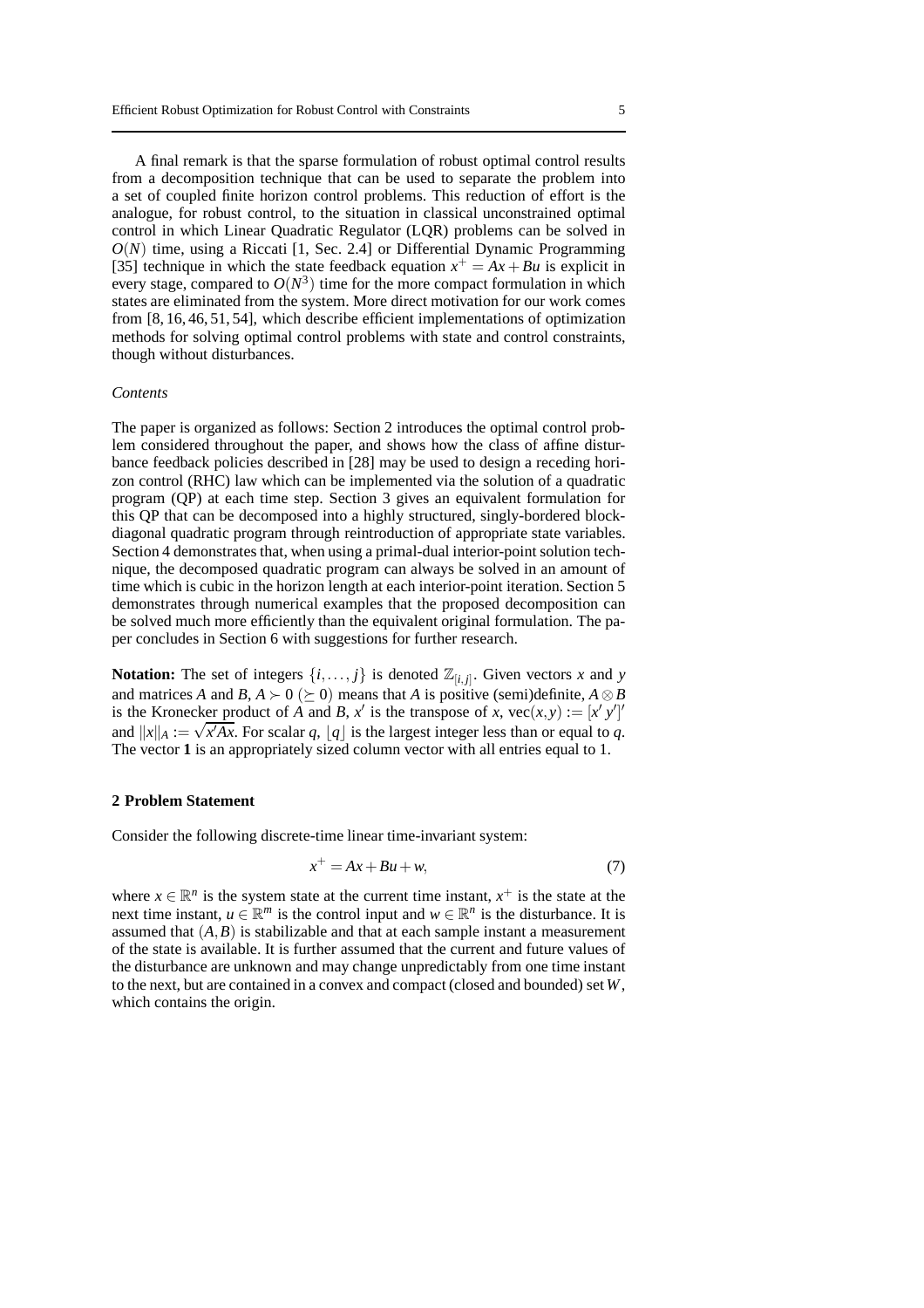The system is subject to mixed constraints on the state and input:

$$
\mathcal{Z} := \{(x, u) \in \mathbb{R}^n \times \mathbb{R}^m \mid Cx + Du \le b\},\tag{8}
$$

where the matrices  $C \in \mathbb{R}^{s \times n}$ ,  $D \in \mathbb{R}^{s \times m}$  and the vector  $b \in \mathbb{R}^s$ ; *s* is the number of affine inequality constraints that define  $Z$ . A design goal is to guarantee that the state and input of the closed-loop system remain in  $Z$  for all time and for all allowable disturbance sequences.

In addition to  $Z$ , a target/terminal constraint set  $X_f$  is given by

$$
X_f := \{ x \in \mathbb{R}^n \mid Yx \le z \},\tag{9}
$$

where the matrix  $Y \in \mathbb{R}^{r \times n}$  and the vector  $z \in \mathbb{R}^r$ ; *r* is the number of affine inequality constraints that define  $X_f$ . The set  $X_f$  can, for example, be used as a target set in time-optimal control or, if defined to be robust positively invariant, to design a receding horizon controller with guaranteed invariance and stability properties [28].

Before proceeding, we define some additional notation. In the sequel, predictions of the system's evolution over a finite control/planning horizon will be used to define a number of suitable control policies. Let the length *N* of this planning horizon be a positive integer and define stacked versions of the predicted input, state and disturbance vectors  $\mathbf{u} \in \mathbb{R}^{mN}$ ,  $\mathbf{x} \in \mathbb{R}^{n(N+1)}$  and  $\mathbf{w} \in \mathbb{R}^{nN}$ , respectively, as

$$
\mathbf{x} := \text{vec}(x_0, \dots, x_{N-1}, x_N),
$$
  
\n
$$
\mathbf{u} := \text{vec}(u_0, \dots, u_{N-1}),
$$
  
\n
$$
\mathbf{w} := \text{vec}(w_0, \dots, w_{N-1}),
$$

where  $x_0 = x$  denotes the current measured value of the state and  $x_{i+1} := Ax_i + b_i$  $B u_i + w_i$ ,  $i = 0, \ldots, N - 1$  denotes the prediction of the state after *i* time instants into the future. Finally, let the set  $W := W^N := W \times \cdots \times W$ , so that  $\mathbf{w} \in \mathcal{W}$ .

#### 2.1 Affine Disturbance Feedback Policies

As noted in the Introduction, the problem of constructing a constraint admissible finite horizon feedback policy  $\pi$  for the system (2), where the control input at each time is specified as an *arbitrary* function of prior states, is extremely difficult in general. We therefore choose to employ a more restricted class of *affine* feedback policies, where the control input at each time is modelled as an affine function of the sequence of past disturbances, so that

$$
u_i = v_i + \sum_{j=0}^{i-1} M_{i,j} w_j, \quad \forall i \in \mathbb{Z}_{[0,N-1]},
$$
\n(11)

where each  $M_{i,j} \in \mathbb{R}^{m \times n}$  and  $v_i \in \mathbb{R}^m$  are decision variables to be specified in the construction of the control policy. We note that, since full state feedback is assumed, the past disturbance sequence is easily calculated as the difference between the predicted and actual states at each step, i.e.

$$
w_i = x_{i+1} - Ax_i - Bu_i, \quad \forall i \in \mathbb{Z}_{[0,N-1]}.
$$
 (12)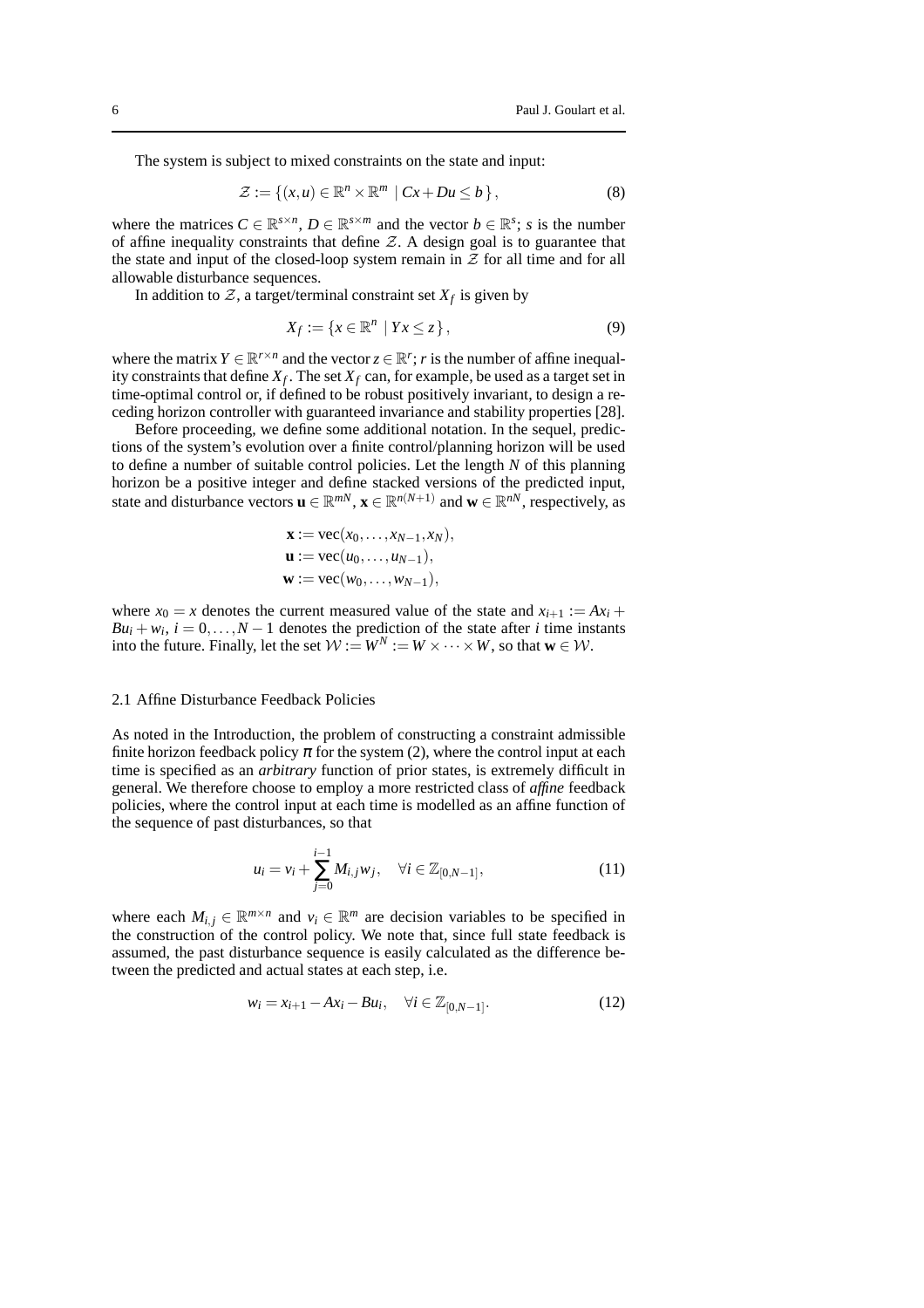Define the variable  $\mathbf{v} \in \mathbb{R}^{mN}$  and the block lower triangular matrix  $\mathbf{M} \in \mathbb{R}^{mN \times nN}$ such that

$$
\mathbf{M} := \begin{bmatrix} 0 & \cdots & \cdots & 0 \\ M_{1,0} & 0 & \cdots & 0 \\ \vdots & \ddots & \ddots & \vdots \\ M_{N-1,0} & \cdots & M_{N-1,N-2} & 0 \end{bmatrix}, \mathbf{v} := \begin{bmatrix} v_0 \\ \vdots \\ v_{N-1} \end{bmatrix},
$$
(13)

so that the control input sequence can be written as  $\mathbf{u} = \mathbf{M}\mathbf{w} + \mathbf{v}$ . Define the set of admissible policies  $(M, v)$ , for which the constraints (8) and (9) are satisfied, as:

$$
\Pi_N^{df}(x) := \begin{cases}\n(\mathbf{M}, \mathbf{v}) \text{ satisfies (13)}, x = x_0 \\
x_{i+1} = Ax_i + Bu_i + w_i \\
u_i = v_i + \sum_{j=0}^{i-1} M_{i,j} w_j \\
Cx_i + Du_i \leq b, \ Yx_N \leq z \\
\forall w_i \in W, \ \forall i \in \mathbb{Z}_{[0, N-1]}\n\end{cases}
$$
\n(14)

and define the set of initial states *x* for which an admissible control policy of the form (11) exists as

$$
X_N^{df} := \{ x \in \mathbb{R}^n \mid \Pi_N^{df}(x) \neq \emptyset \}.
$$
 (15)

Note that, as shown in [27, 28], the sets  $\Pi_N^{df}$  $X_N^{df}(x)$  and  $X_N^{df}(x)$  $N<sup>a</sup>$  are convex since the sets  $Z$  and  $X_f$  are convex.

## 2.2 A Receding Horizon Control Law

We are chiefly interested in employing the policy parameterization (11) to construct a *receding horizon control* (RHC) law for the uncertain linear system (2), i.e. at each sample instant, given a measurement of the current state *x*, we would like to calculate *on-line* a constraint admissible policy  $(M(x), v(x)) \in \Pi_N^{df}$  $\binom{df}{N}(x)$ that is optimal with respect to some cost function, and apply the first component of this policy to the system (2). We stress that, for problems of non-trivial size, this determination of control policies *must* be performed on-line, since it is generally not possible to select a single pair  $(M, v)$  such that  $(M, v) \in \Pi_N^{d_f}$  $\int_{N}^{a} f(x)$  for all  $x \in X_N^{df}$  $N<sup>aj</sup>$ . The main contribution of this paper is to describe an efficient computational method by which this on-line calculation may be performed.

In particular, we define an optimal policy pair  $(\mathbf{M}^*(x), \mathbf{v}^*(x)) \in \Pi_N^{df}$  $\binom{dy}{N}(x)$  to be one that minimizes the value of a cost function that is quadratic in the disturbancefree state and input sequence. We thus define:

$$
V_N(x, \mathbf{v}) := \frac{1}{2} ||\hat{x}_N||_P^2 + \sum_{i=0}^{N-1} \left( \frac{1}{2} ||\hat{x}_i||_Q^2 + \frac{1}{2} ||\hat{v}_i||_R^2 \right)
$$
(16)

where  $\hat{x}_0 = x$ ,  $\hat{x}_{i+1} = A\hat{x}_i + Bv_i$  for  $i = 0, ..., N-1$ ; the matrices *Q* and *P* are assumed positive semidefinite, and *R* is assumed positive definite. The cost function (16) can alternatively be written in vectorized form as

$$
V_N(x, \mathbf{v}) = \frac{1}{2} ||\mathbf{A}x + \mathbf{B}\mathbf{v}||_{\mathcal{Q}}^2 + \frac{1}{2} ||\mathbf{v}||_{\mathcal{R}}^2,
$$
 (17)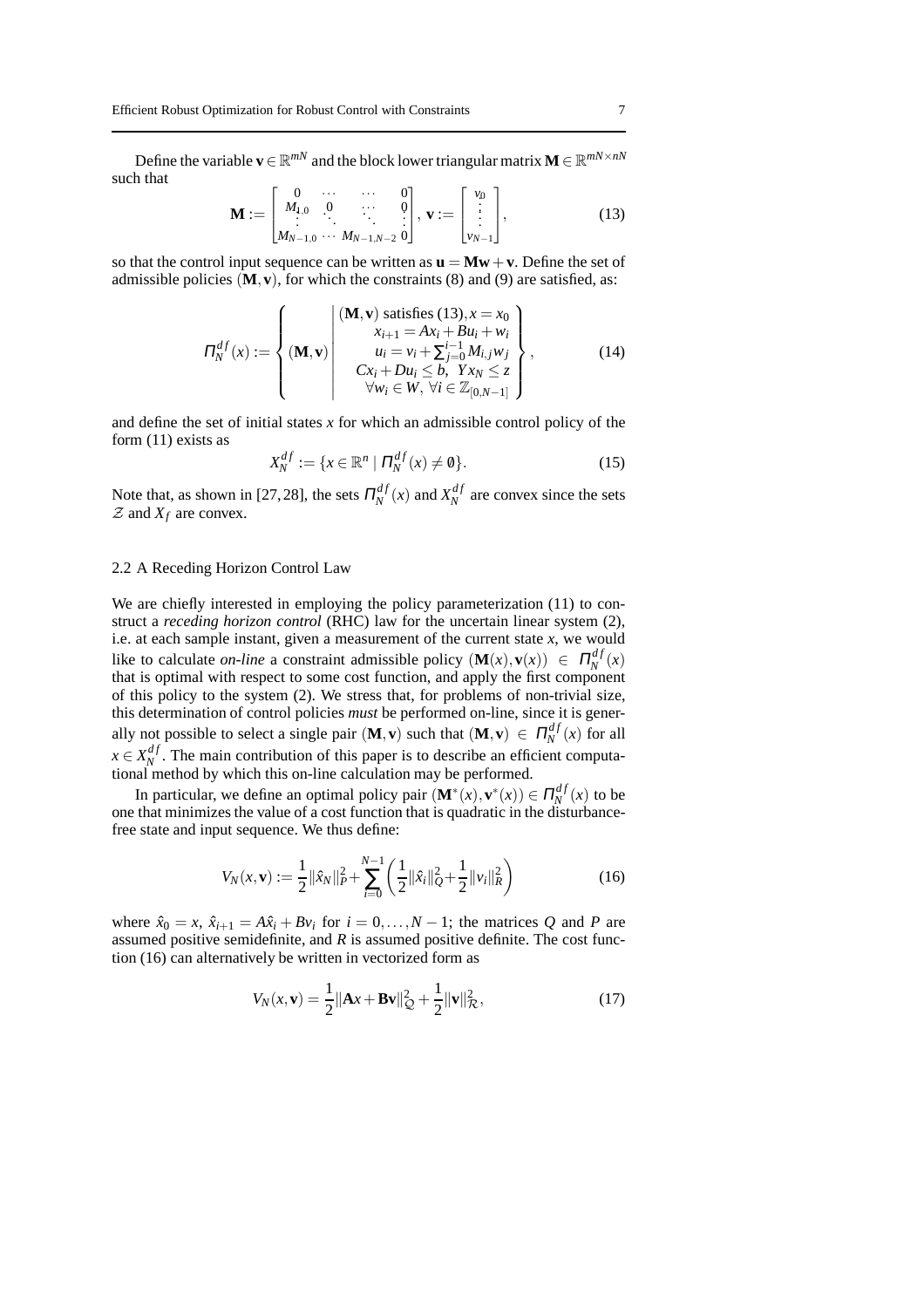where  $\mathbf{A} \in \mathbb{R}^{n(N+1)\times n}$  and  $\mathbf{B} \in \mathbb{R}^{n(N+1)\times m}$  are defined in Appendix A and where  $Q := \begin{bmatrix} I \otimes Q \\ P \end{bmatrix}$  and  $R := I \otimes R$ . We define an optimal policy pair as

$$
(\mathbf{M}^*(x), \mathbf{v}^*(x)) := \underset{(\mathbf{M}, \mathbf{v}) \in \Pi_N^{df}(x)}{\operatorname{argmin}} V_N(x, \mathbf{v}).
$$
\n(18)

For the receding-horizon control case, a *time-invariant* control law  $\mu_N : X_N^{df} \to \mathbb{R}^m$ can be implemented by using the first part of this optimal control policy at each time instant, i.e.

$$
\mu_N(x) := v_0^*(x). \tag{19}
$$

where  $\mathbf{v}^*(x) = (\nu_0^*(x), \dots, \nu_{N-1}^*(x))$ . We emphasize that, due to the dependence of the optimization problem (18) on the current state *x*, the control law  $\mu_N(\cdot)$  will, in general, be a *nonlinear* function with respect to the current state, even though it may have been defined in terms of the class of affine feedback policies (11).

The control law  $\mu_N(\cdot)$  has many attractive geometric and system-theoretic properties. In particular, implementation of the receding horizon control law  $\mu_N(\cdot)$ renders the set  $X_N^{df}$  $N$ <sup>*df*</sup> robust positively invariant, i.e. if  $x \in X_N^{df}$  $\binom{a}{N}$ , then it can be shown that  $Ax + B\mu_N(x) + w \in X_N^{df}$  $N$  for all  $w \in W$ , subject to certain technical conditions on the terminal set  $X_f$ . Furthermore, the control law  $\mu_N(\cdot)$  is uniquely defined for each *x*, and the closed-loop system is guaranteed to be input-to-state (ISS) stable under suitable assumptions on *Q*, *P*, *R* and *X<sup>f</sup>* . Finally, calculation of an optimal policy in (18) requires the minimization of a convex function over a convex set, so that  $\mu_N(\cdot)$  in (19) is thus practically realizable for a variety of disturbance classes. The reader is referred to [27, 28] for a proof of these results and a review of other system-theoretic properties of this parameterization.

#### 2.3 Solution via Quadratic Programming

As shown in [28], it is possible to eliminate the universal quantifier in (14) and construct matrices  $F \in \mathbb{R}^{(sN+r) \times mN}$ ,  $G \in \mathbb{R}^{(sN+r) \times nN}$  and  $T \in \mathbb{R}^{(sN+r) \times n}$ , and vector  $c \in \mathbb{R}^{sN+r}$  (defined in Appendix A) such that the set of feasible pairs  $(M, v)$ can be written as:

$$
\Pi_N^{df}(x) = \left\{ (\mathbf{M}, \mathbf{v}) \middle| F\mathbf{v} + \max_{\mathbf{w} \in \mathcal{W}} (F\mathbf{M} + G)\mathbf{w} \le c + Tx \right\},\tag{20}
$$

where  $\max_{\mathbf{w}\in\mathcal{W}} (F\mathbf{M} + G)\mathbf{w}$  denotes row-wise maximization – note that this is equivalent to evaluating the *support function* of the set W for each column of the matrix  $(FM + G)'$ , and that these maxima always exist since the set W is assumed to be compact. In the remainder of this paper, we consider the particular case where *W* is generated as the linear map of a hypercube. Define

$$
W = \{ w \in \mathbb{R}^n \mid w = Ed, \, \|d\|_{\infty} \le 1 \},\tag{21}
$$

where  $E \in \mathbb{R}^{n \times l}$  is assumed to have full column rank, so that the stacked generating disturbance sequence **d**  $\in \mathbb{R}^{lN}$  is

$$
\mathbf{d} := \text{vec}(d_0, \dots, d_{N-1}),\tag{22}
$$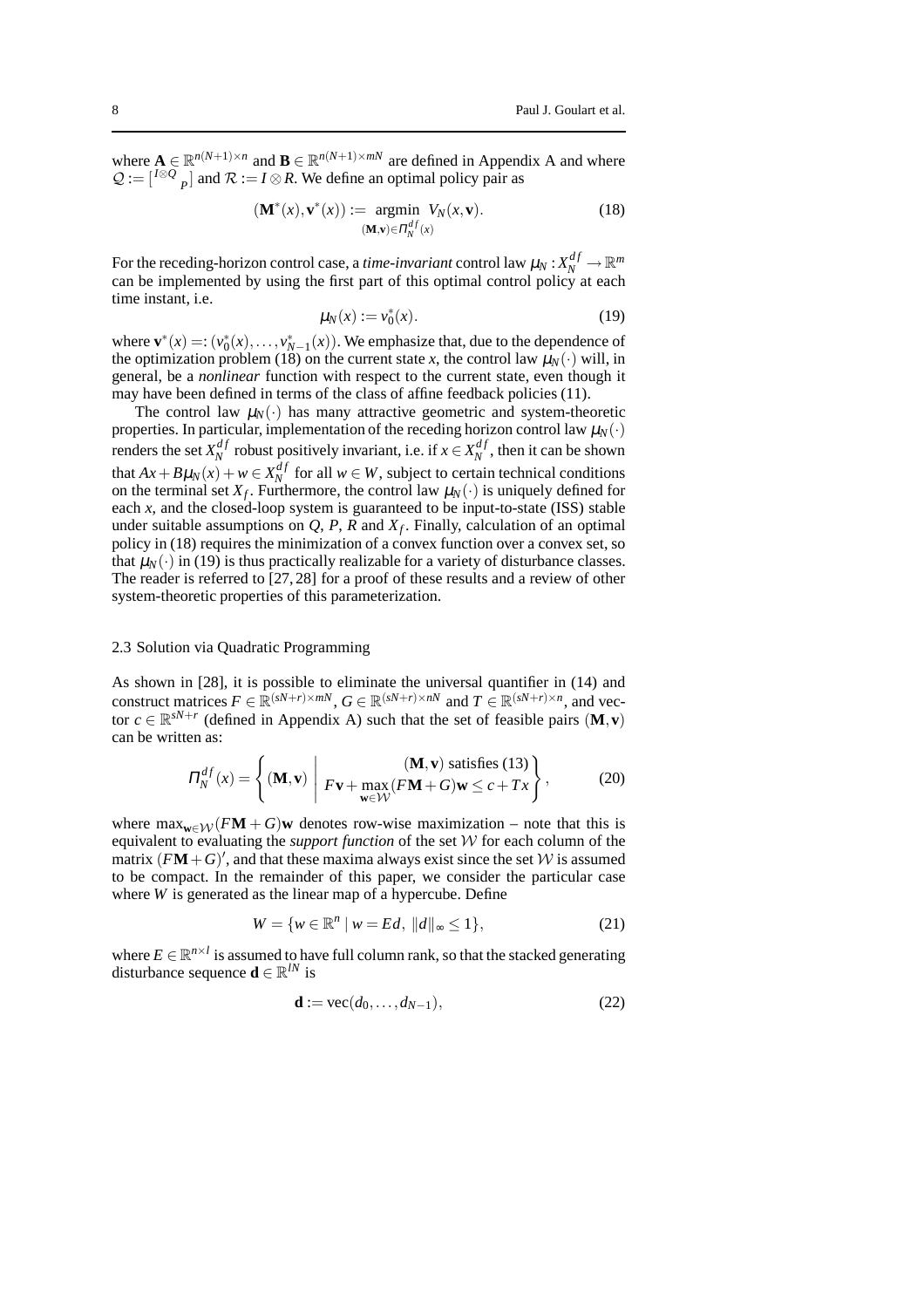and define the matrix  $J := I_N \otimes E \in \mathbb{R}^{N_n \times N_l}$ , so that  $\mathbf{w} = J\mathbf{d}$ . From the properties of the dual norm [33], when the generating disturbance  $d$  is an  $\infty$ -norm bounded signal given as in (21), then

$$
\max_{w \in W} a'w = \|E'a\|_1
$$
 (23)

for any vector  $a \in \mathbb{R}^n$ . Straightforward application of (23) to the row-wise maximization in (20) yields

$$
\Pi_N^{df}(x) = \left\{ (\mathbf{M}, \mathbf{v}) \bigg| F\mathbf{v} + \mathrm{abs}(F\mathbf{M}J + GJ)\mathbf{1} \le c + Tx \right\},\tag{24}
$$

where  $abs(FMJ + GJ)$ **1** is a vector formed from the 1-norms of the rows of the matrix  $(FMJ + GJ)$ . This can be written as a set of purely affine constraints by introducing slack variables and rewriting as

$$
\Pi_N^{df}(x) = \left\{ (\mathbf{M}, \mathbf{v}) \begin{pmatrix} (\mathbf{M}, \mathbf{v}) \text{ satisfies (13), } \exists \mathbf{\Lambda} \text{ s.t.} \\ F\mathbf{v} + \mathbf{\Lambda} \mathbf{1} \le c + Tx \\ -\mathbf{\Lambda} \le (FMJ + GJ) \le \mathbf{\Lambda} \end{pmatrix}. \right. \tag{25}
$$

The control policy optimization problem (18) can thus be solved in this case by forming a quadratic program in the variables **M**, Λ, and **v**, i.e.

$$
\min_{\mathbf{M},\mathbf{\Lambda},\mathbf{v}} \frac{1}{2} \|\mathbf{A}x + \mathbf{B}\mathbf{v}\|_{\mathcal{Q}}^2 + \frac{1}{2} \|\mathbf{v}\|_{\mathcal{R}}^2
$$
 (26a)

subject to:

$$
M_{i,j} = 0, \quad \forall i \le j \tag{26b}
$$

$$
F\mathbf{v} + \mathbf{\Lambda} \mathbf{1} \le c + Tx \tag{26c}
$$

$$
-\Lambda \le (FMJ + GJ) \le \Lambda. \tag{26d}
$$

*Remark 1* The total number of decision variables in (26) is  $mnN(N-1)/2$  in **M**, *mN* in **v** and  $(s/N^2 + r/N)$  in  $\Lambda$ , with the number of constraints equal to  $(sN + r)$  $+ 2(s/N^2 + r/N)$ , or  $\mathcal{O}(N^2)$  overall. For a naive interior-point computational approach using a dense factorization method, the resulting quadratic program would thus require computation time of  $O(N^6)$  at each iteration.

#### 2.3.1 Writing  $\Pi_N^{df}$ *N* (*x*) *in Separable Form*

We next define the variable transformation  $\mathbf{U} := \mathbf{M} \mathbf{J}$ , such that  $\mathbf{U} \in \mathbb{R}^{mN \times lN}$  has block lower triangular structure similar to that defined in (13) for **M**. Note that use of this variable transformation is tantamount to parameterizing the control policy directly in terms of the generating disturbances  $d_i$ , so that  $u_i = v_i + \sum_{j=0}^{i-1} U_{i,j} d_j$ , or  $u = Ud + v.$ 

When the matrix  $E$  is full column rank, the QP (26) may be solved using this variable transformation by solving an equivalent QP in the variables **U**, Λ and **v**:

$$
\min_{\mathbf{U}, \mathbf{\Lambda}, \mathbf{v}} \quad \frac{1}{2} \|\mathbf{A} \mathbf{x} + \mathbf{B} \mathbf{v}\|_{\mathcal{Q}}^2 + \frac{1}{2} \|\mathbf{v}\|_{\mathcal{R}}^2 \tag{27a}
$$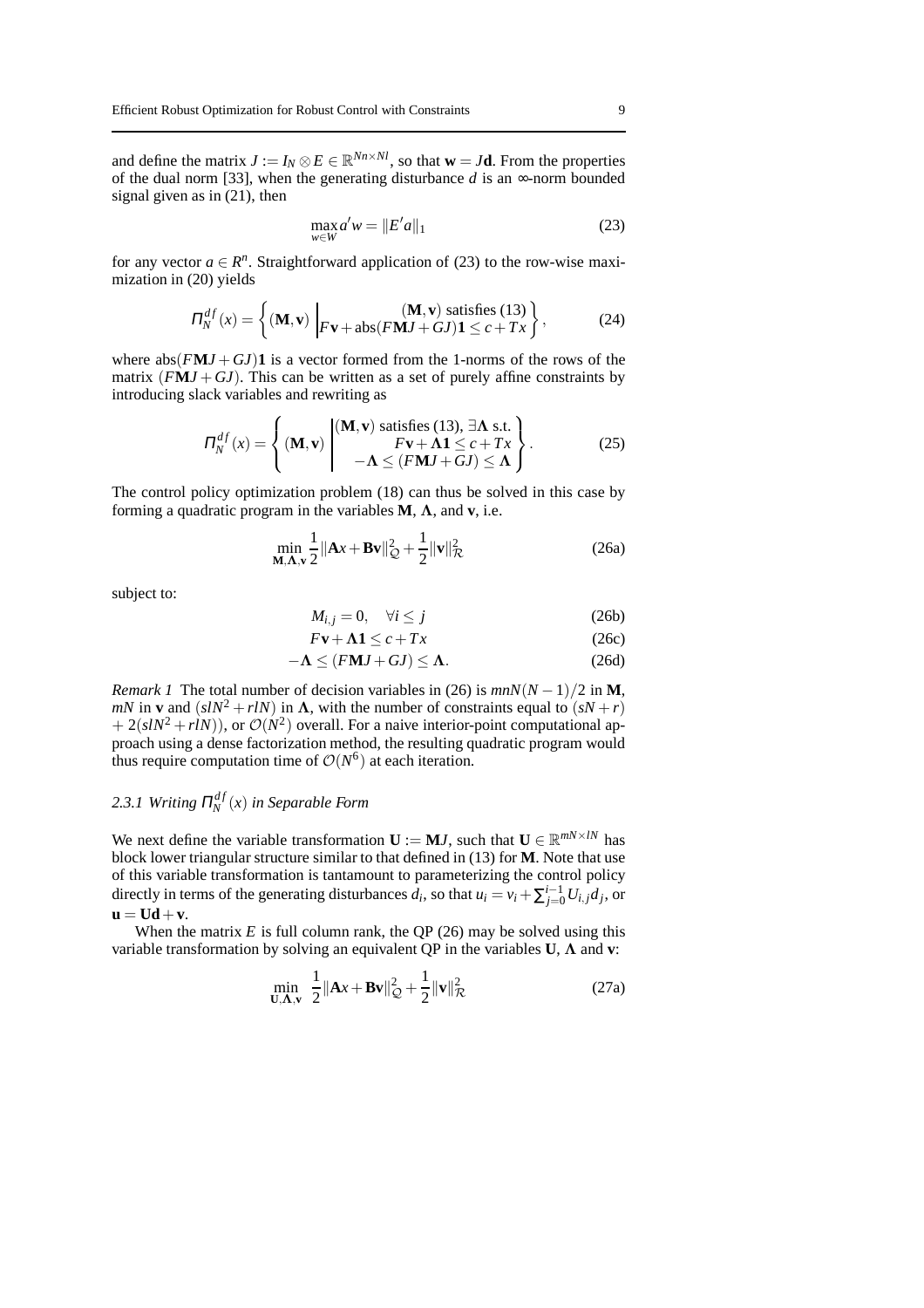subject to:

$$
U_{i,j} = 0, \quad \forall i \le j \tag{27b}
$$

$$
F\mathbf{v} + \mathbf{\Lambda} \mathbf{1} \le c + Tx \tag{27c}
$$

$$
-\Lambda \le (FU + GJ) \le \Lambda. \tag{27d}
$$

The equivalence between the QPs (26) and (27) when *E* (and thus *J*) has full column rank is easily demonstrated by employing a left inverse  $J^{\dagger}$  such that  $J^{\dagger}J = I$ , since any feasible solution  $(M, \Lambda, v)$  satisfying the constraint in (27d) also satisfies the constraint (26d) with  $\mathbf{M} = \mathbf{U} \mathbf{J}^{\dagger}$ .

*Remark 2* The critical feature of the quadratic program (27) is that the columns of the variables **U** and  $\Lambda$  are decoupled in the constraint (27d). This allows columnwise separation of the constraint into a number of subproblems, subject to the coupling constraint (27c). The reader is referred to [28] for details on the solution of the optimization problem (18) when *W* is an arbitrary polytope or 2–norm bounded.

#### 2.4 Soft Constraints and Guaranteed Feasibility

An important practical consideration for control applications is the handling of potential infeasibility of the optimization problem (18). If the RHC law  $\mu_N(\cdot)$  is to be implemented on-line for a real system, it is important to guarantee reasonable controller behavior if the plant enters a state *x* such that  $\Pi_N^{df}$  $\int_{N}^{a} f(x)$  is empty (equivalently,  $x \notin X_N^{df}$  $N$ ). A common approach in the literature in receding horizon control is to treat some or all of the constraints in  $Z$  or  $X_f$  as so-called *soft constraints*, i.e. constraints that may be violated if necessary to guarantee that the optimization problem (27), and particularly the constraint (27c), is feasible for all *x*. Techniques for soft constraint handling are well established in the literature on linear predictive control for undisturbed systems [41,46,48], and we show briefly how these ideas may be extended to cover the robust control problem considered here. Without loss of generality, we consider the simplest case where every constraint is a soft constraint, and replace the hard state and input constraints in (14) with soft constraints of the form

$$
Cx_i + Du_i \le b + \xi_i, \quad \xi_i \ge 0, \quad \forall i \in \mathbb{Z}_{[0,N-1]}
$$
 (28a)

$$
Yx_N \le z + \xi_N, \ \xi_N \ge 0,\tag{28b}
$$

and augment the objective function with linear-quadratic terms  $(\gamma_i' \xi_i + \xi_i' \Gamma_i \xi_i)$  penalizing the soft constraint violations  $\xi_i$ , where  $\Gamma_i \succeq 0$ . The optimization problem (27) becomes

$$
\min_{\mathbf{U},\mathbf{\Lambda},\mathbf{v},\xi} \frac{1}{2} ||\mathbf{A}x + \mathbf{B}\mathbf{v}||_{Q}^{2} + \frac{1}{2} ||\mathbf{v}||_{R}^{2} + \sum_{i=0}^{N} (\gamma_{i}'\xi_{i} + \xi_{i}'\Gamma_{i}\xi_{i})
$$
(29a)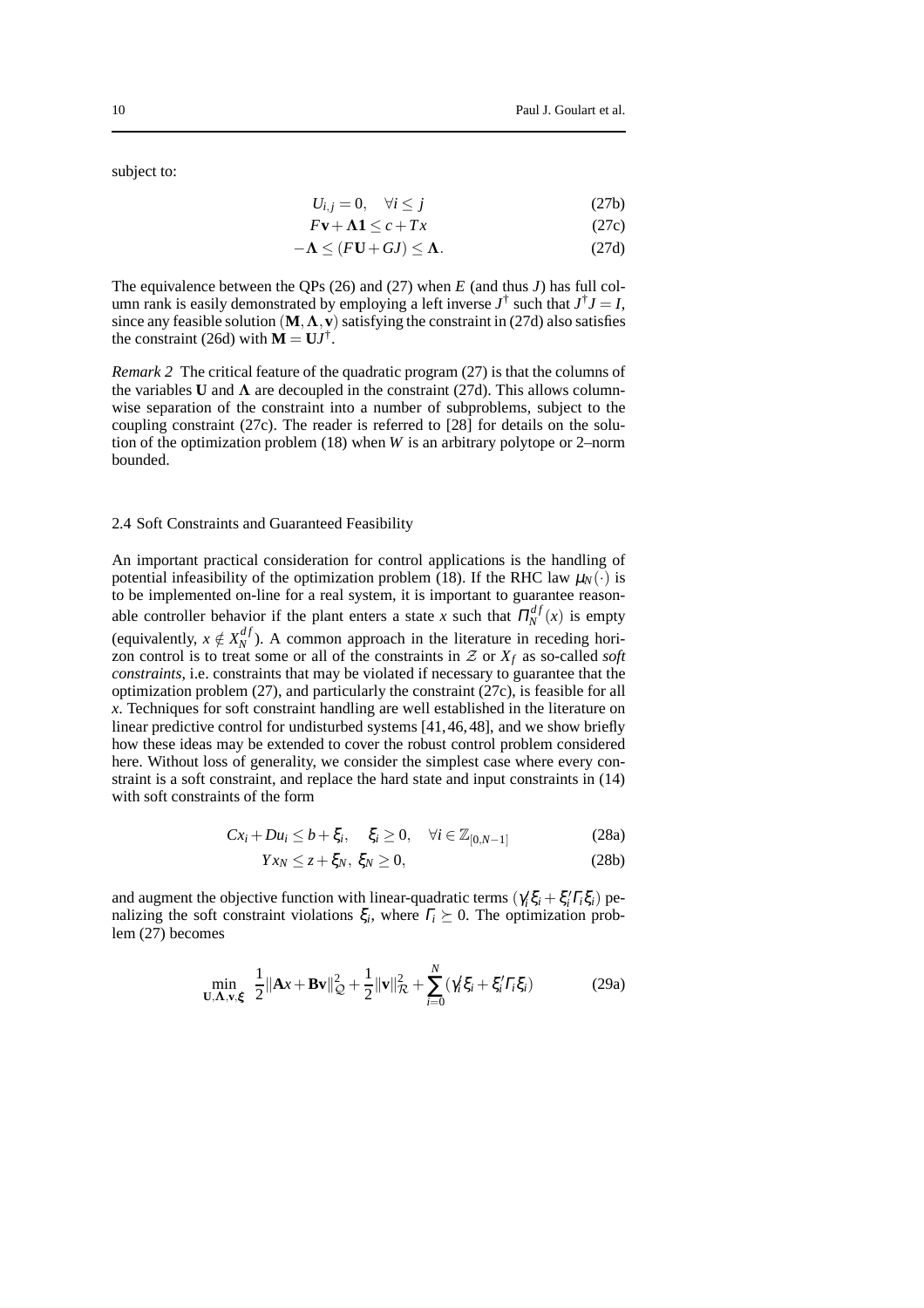subject to:

$$
U_{i,j} = 0, \,\forall i \le j \tag{29b}
$$

$$
F\mathbf{v} + \mathbf{\Lambda} \mathbf{1} \le c + Tx + \xi, \ \xi \ge 0,
$$
 (29c)

$$
-\Lambda \le (FU + GJ) \le \Lambda, \tag{29d}
$$

where  $\xi := \text{vec}(\xi_0, \dots, \xi_N)$ . Note that the quadratic program (29) is feasible for all *x*, so that a receding horizon controller synthesized via repeated solution of this  $QP$  is defined everywhere on  $\mathbb{R}^n$ . A well-known feature of such penalty function formulations is that if, in the spirit of [22, Sec. 12.3] [41, Sec. 3.4], if one defines an exact penalty function (by choosing  $\gamma_i$  large enough), then solutions to (29) correspond exactly to solution of (27) for all  $x \in X_N^{df}$ *N* .

#### **3 Recovering Structure in the Robust Control Problem**

The quadratic program (QP) defined in (27) can be rewritten in a more computationally attractive form by re-introducing the eliminated state variables to achieve greater structure. The re-modelling process separates the original problem into subproblems; a nominal problem, consisting of that part of the state resulting from the nominal control vector **v**, and a set of perturbation problems, each representing the components of the state resulting from each of the columns of (27d) in turn.

#### *Nominal States and Inputs*

We first define a constraint contraction vector  $\delta \mathbf{c} \in \mathbb{R}^{sN+r}$  such that

$$
\delta \mathbf{c} := \text{vec}(\delta c_0, \dots, \delta c_N) = \mathbf{\Lambda} \mathbf{1},\tag{30}
$$

so that the constraint (27c) becomes

$$
F\mathbf{v} + \delta \mathbf{c} \le c + Tx. \tag{31}
$$

Recalling that the nominal states  $\hat{x}_i$  are defined in (16) as the expected states given no disturbances, it is easy to show that the constraint (31) can be written explicitly in terms of the nominal controls  $v_i$  and states  $\hat{x}_i$  as

$$
\hat{x}_{i+1} - A\hat{x}_i - Bv_i = 0, \quad \forall i \in \mathbb{Z}_{[0,N-1]}
$$
 (32a)

$$
C\hat{x}_i + Dv_i + \delta c_i \le b, \quad \forall i \in \mathbb{Z}_{[0,N-1]}
$$
 (32b)

$$
Y\hat{x}_N + \delta c_N \le z,\tag{32c}
$$

where  $\hat{x}_0 = x$ , which is in a form that is *exactly the same* as that in conventional receding horizon control problem with no disturbances, but with the right-hand sides of the state and input constraints at each stage *i* modified by the constraint contraction terms  $\delta c_i$ ; compare (32a)–(32c) and (7)–(9) respectively.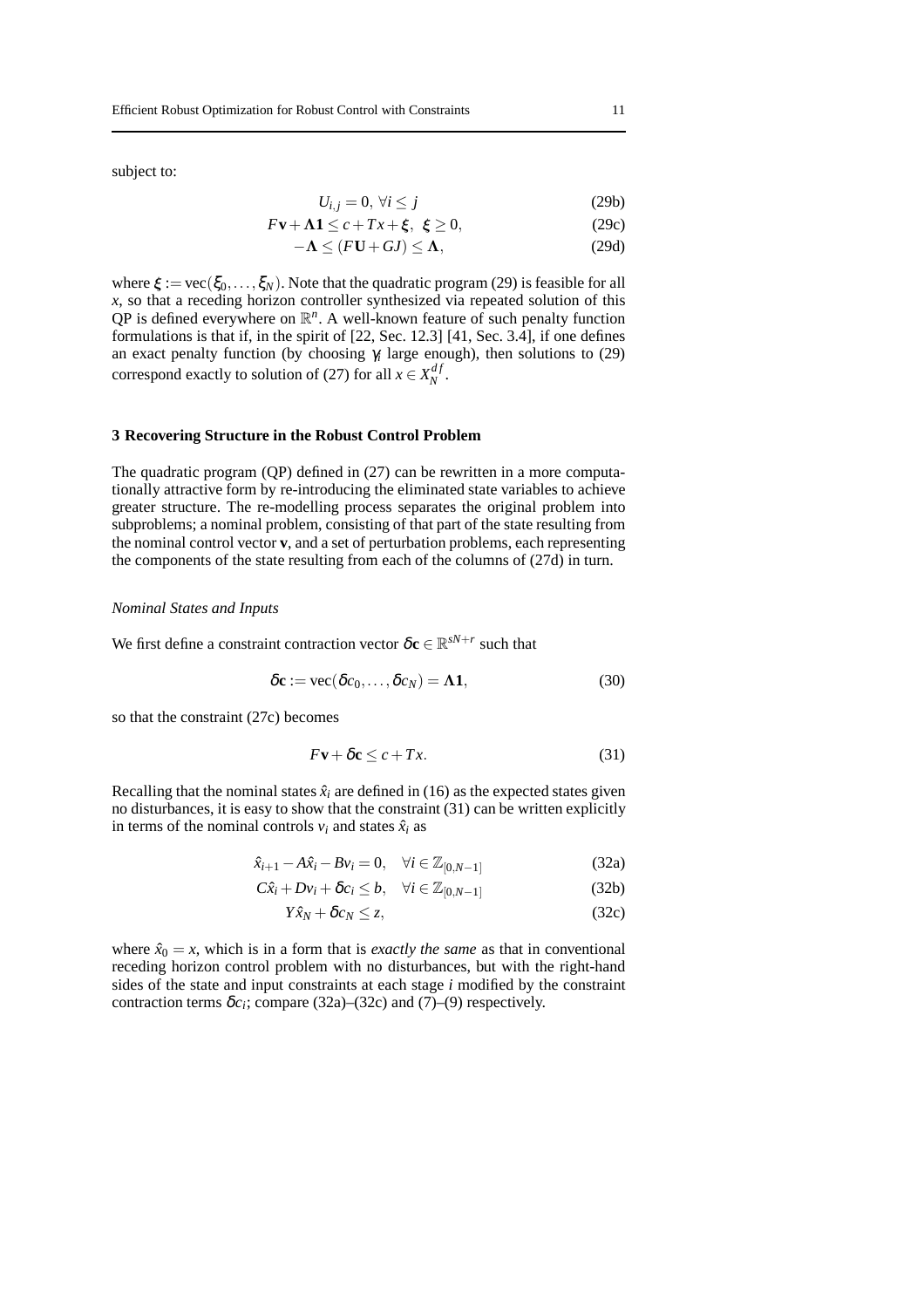#### *Perturbed States and Inputs*

We next consider the effects of each of the columns of  $(FU+GJ)$  in turn, and seek to construct a set of problems similar to that in (32). We treat each column as the output of a system subject to a unit impulse in a single element of **d**, and construct a subproblem that calculates the effect of that disturbance on the nominal problem constraints (32b)–(32c) by determining its contribution to the total constraint contraction vector δ**c**.

From the original QP constraint (27d), the constraint contraction vector δ**c** can be written as

$$
abs(FU+GJ)\mathbf{1} \le \Lambda \mathbf{1} = \delta \mathbf{c}.\tag{33}
$$

The left-hand side of (33) is just a summation over the columns of the matrix abs( $F$ **U** +  $G$ *J*), so that

abs
$$
(FU+GJ)
$$
**1** =  $\sum_{p=1}^{lN} abs((FU+GJ)e_p)$ . (34)

where  $e_p \in \mathbb{R}^N$  is a vector whose  $p^{th}$  element is equal to 1, with all other elements equal to zero. Define  $\mathbf{y}^p \in \mathbb{R}^{sN+r}$  and  $\delta \mathbf{c}^p \in \mathbb{R}^{sN+r}$  as

$$
\mathbf{y}^p := (F\mathbf{U} + G\mathbf{J})e_p \tag{35}
$$

$$
\delta \mathbf{c}^p := \mathrm{abs}(\mathbf{y}^p). \tag{36}
$$

Note that the unit vector  $e_p$  models a unit disturbance in some element  $j$  of the generating disturbance *d<sup>k</sup>* at some time step *k*, with no disturbances at any other step<sup>1</sup>. If we denote the  $j<sup>th</sup>$  column of *E* as  $E_{(j)}$ , then it is easy to recognize  $y<sup>p</sup>$  as the stacked output vector of the system

$$
(u_i^p, x_i^p, y_i^p) = 0, \quad \forall i \in \mathbb{Z}_{[0,k]}
$$
 (37a)

$$
x_{k+1}^p = E_{(j)},
$$
\n(37b)

$$
x_{i+1}^p - Ax_i^p - Bu_i^p = 0, \quad \forall i \in \mathbb{Z}_{[k+1, N-1]}
$$
 (37c)

$$
y_i^p - Cx_i^p - Du_i^p = 0, \quad \forall i \in \mathbb{Z}_{[k+1, N-1]}
$$
 (37d)

$$
y_N^p - Yx_N^p = 0,\t\t(37e)
$$

where  $y^p$  = vec( $y_0^p$ )  $\begin{array}{c} p_1, \ldots, y_N^p \end{array}$  $\binom{p}{N}$ . The inputs  $u_i^p$  $\frac{p}{i}$  of this system come directly from the  $p^{th}$  column of the matrix **U**, i.e. they are the columns of the sub-matrices  $U_{i,k}$ . If the constraint terms  $\delta e^p$  for each subproblem are similarly defined as  $\delta e^p :=$  $vec(\delta c_0^p)$  $\frac{p}{0}, \ldots, \delta c_N^p$ *P*<sub>*N*</sub>), then each component must satisfy  $\delta c_i^p = \text{abs}(y_i^p)$  $i<sup>p</sup>$ ), or in linear inequality constraint form

$$
-\delta c_i^p \le y_i^p \le \delta c_i^p. \tag{38}
$$

Note also that for the  $p^{th}$  subproblem, representing a disturbance at stage  $k = \lfloor \frac{p-1}{l} \rfloor$ , the constraint contraction terms are zero prior to stage  $(k+1)$ .

<sup>&</sup>lt;sup>1</sup> Note that this implies  $p = lk + j$ ,  $k = \lfloor \frac{p-1}{l} \rfloor$  and  $j = 1 + ((p-1) \mod l)$ .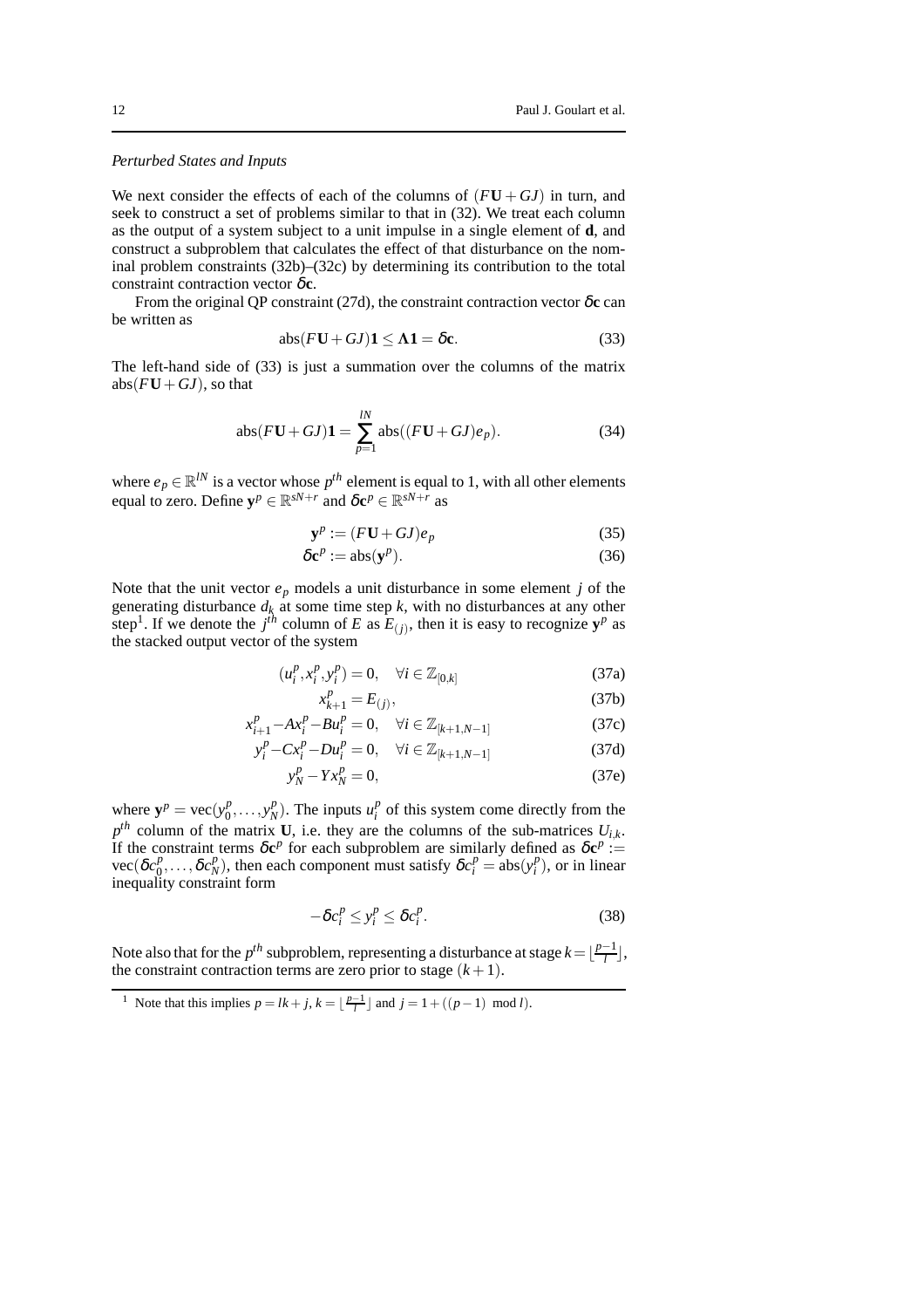By further defining

$$
\bar{C} := \begin{bmatrix} +C \\ -C \end{bmatrix} \bar{D} := \begin{bmatrix} +D \\ -D \end{bmatrix} \bar{Y} := \begin{bmatrix} +Y \\ -Y \end{bmatrix} H := \begin{bmatrix} -I_s \\ -I_s \end{bmatrix} H_f := \begin{bmatrix} -I_r \\ -I_r \end{bmatrix}, \qquad (39)
$$

equations (37d) and (37e) can be combined with (38) to give

$$
\bar{C}x_i^p + \bar{D}u_i^p + H\delta c_i^p \le 0, \quad \forall i \in \mathbb{Z}_{[k+1,N-1]} \tag{40a}
$$

$$
\bar{Y}x_N^p + H_f \delta c_N^p \le 0. \tag{40b}
$$

#### 3.1 Complete Robust Control Problem

We can now restate the complete robust optimization problem  $(27)$  as:

$$
\min_{\substack{\hat{x}_1,\ldots,\hat{x}_N,\nu_0,\ldots\nu_{N-1},\delta c_0,\ldots,\delta c_N,\\x_0^1,\ldots,x_N^1,u_0^1,\ldots,u_{N-1}^1,\delta c_0^1,\ldots,\delta c_N^1,\\ \ldots\\x_0^{1N},\ldots,x_N^N,u_0^{1N},\ldots,u_{N-1}^N,\delta c_0^{1N},\ldots,\delta c_N^{1N}}}\n\frac{1}{2}\|\hat{x}_N\|_P^2 + \sum_{i=0}^{N-1} \left(\frac{1}{2}\|\hat{x}_i\|_Q^2 + \frac{1}{2}\|v_i\|_R^2\right)\n\tag{41}
$$

subject to (32), (37a)–(37c) and (40), which we restate here for convenience:

$$
\hat{x}_{i+1} - A\hat{x}_i - Bv_i = 0, \quad \forall i \in \mathbb{Z}_{[0,N-1]}
$$
 (42a)

$$
C\hat{x}_i + Dv_i + \delta c_i \leq b, \quad \forall i \in \mathbb{Z}_{[0,N-1]}
$$
 (42b)

$$
Y\hat{x}_N + \delta c_N \le z,\tag{42c}
$$

where  $\hat{x}_0 = x$ , and

$$
\delta c_i = \sum_{p=1}^{lN} \delta c_i^p, \quad \forall i \in \mathbb{Z}_{[0,N]}, \tag{43}
$$

and, for each  $p \in \mathbb{Z}_{[1,lN]}$ :

$$
(u_i^p, x_i^p, \delta c_i^p) = 0, \quad \forall i \in \mathbb{Z}_{[0,k]}
$$
\n
$$
(44a)
$$

$$
x_{k+1}^p = E_{(j)},
$$
\n(44b)

$$
x_{i+1}^p - Ax_i^p - Bu_i^p = 0, \quad \forall i \in \mathbb{Z}_{[k+1, N-1]}
$$
 (44c)

$$
\bar{C}x_i^p + \bar{D}u_i^p + H\delta c_i^p \le 0, \quad \forall i \in \mathbb{Z}_{[k+1,N-1]} \tag{44d}
$$

$$
\bar{Y}x_N^p + H_f \delta c_N^p \le 0. \tag{44e}
$$

where  $k = \lfloor \frac{p-1}{l} \rfloor$  and  $j = 1 + ((p-1) \mod l)$ . The decision variables in this problem are the nominal states and controls  $\hat{x}_i$  and  $v_i$  at each stage (the initial state  $\hat{x}_0$ is known, hence *not* a decision variable), plus the perturbed states, controls, and constraint contraction terms  $x_i^p$  $\frac{p}{i}$ ,  $u_i^p$  $\sum_{i}^{p}$ , and  $\delta c_i^P$  $i<sup>p</sup>$  for each subproblem at each stage.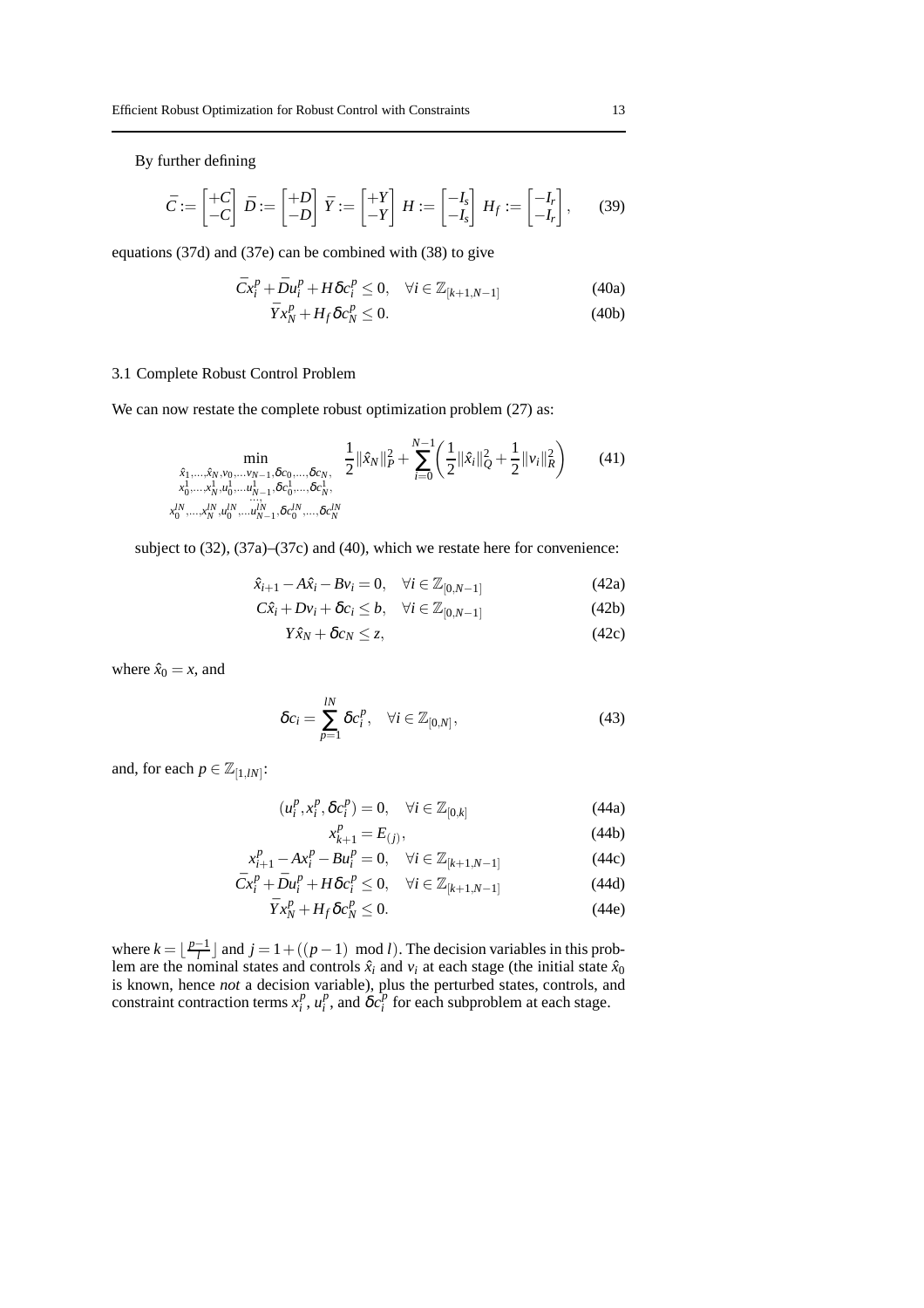*Remark 3* Recalling the discussion of Section 2.4, soft constraints are easily incorporated into the optimization problem (41)–(44) via modification of the cost function (41) and of the constraints (42b)–(42c). The important point regarding this soft constraint inclusion is that it *does not* result in a modification of any of the perturbation constraints (44), so that the qualitative results to be presented in Section 4 relating to efficient solution of the QP  $(41)$ – $(44)$  are not fundamentally altered by the incorporation of soft constraints.

We can now state the following key result, proof of which follows directly from the discussion of Section 2.3.1 and of this section.

**Theorem 1** *The convex, tractable QP* (41)*–*(44) *is equivalent to the robust optimal control problems* (26) *and* (27)*. The receding horizon control law*  $u = \mu_N(x)$ *in* (19) *can be implemented using the solution to* (41)–(44) *as*  $u = v_0^*(x)$ *.* 

The importance of the re-introduction of states in (42) and (44) is that significant structure and sparsity can be revealed in the problem through an interleaving of decision variables by time index. For the nominal problem, define the stacked vector of variables:

$$
x_0 := \text{vec}(v_0, \hat{x}_1, v_1, \dots, \hat{x}_{N-1}, v_{N-1}, \hat{x}_N). \tag{45}
$$

For the  $p^{th}$  perturbation problem in (44), which models a unit disturbance at stage  $k = \lfloor \frac{p-1}{l} \rfloor$ , define:

$$
\mathbf{x}_p := \text{vec}(u_{k+1}^p, \delta c_{k+1}^p, x_{k+2}^p, u_{k+2}^p, \delta c_{k+2}^p, \dots, x_{N-1}^p, u_{N-1}^p, \delta c_{N-1}^p, x_N^p, \delta c_N^p).
$$
\n(46)

Using this reordering, the constraints (42)–(44) can be written as a single set of linear constraints in singly-bordered block-diagonal form with considerable structure and sparsity:

$$
\begin{bmatrix} A_0 & & \\ & A_1 & \\ & & \ddots & \\ & & & A_{lN} \end{bmatrix} \begin{bmatrix} x_0 \\ x_1 \\ \vdots \\ x_{lN} \end{bmatrix} = \begin{bmatrix} b_0 \\ b_1 \\ \vdots \\ b_{lN} \end{bmatrix}, \quad \begin{bmatrix} C_0 & J_1 & \cdots & J_{lN} \\ & C_1 & \\ & & \ddots & \\ & & & C_{lN} \end{bmatrix} \begin{bmatrix} x_0 \\ x_1 \\ \vdots \\ x_{lN} \end{bmatrix} \leq \begin{bmatrix} d_0 \\ d_1 \\ \vdots \\ d_{lN} \end{bmatrix}.
$$
 (47)

The coefficient matrices  $A_0$  and  $C_0$  in (47) originate from the nominal problem constraints (42), and are defined as

$$
A_0 := \begin{bmatrix} B & -I & & \\ & A & B & -I & \\ & & \ddots & \\ & & & A & B & -I \end{bmatrix}, \quad C_0 := \begin{bmatrix} D & & & \\ & C & D & & \\ & & \ddots & \\ & & & C & D & \\ & & & & Y \end{bmatrix}, \tag{48}
$$

with corresponding right hand sides

$$
b_0 := \text{vec}(-Ax, 0, 0, \dots, 0), \quad d_0 := \text{vec}(b - Cx, b, \dots, b, z). \tag{49}
$$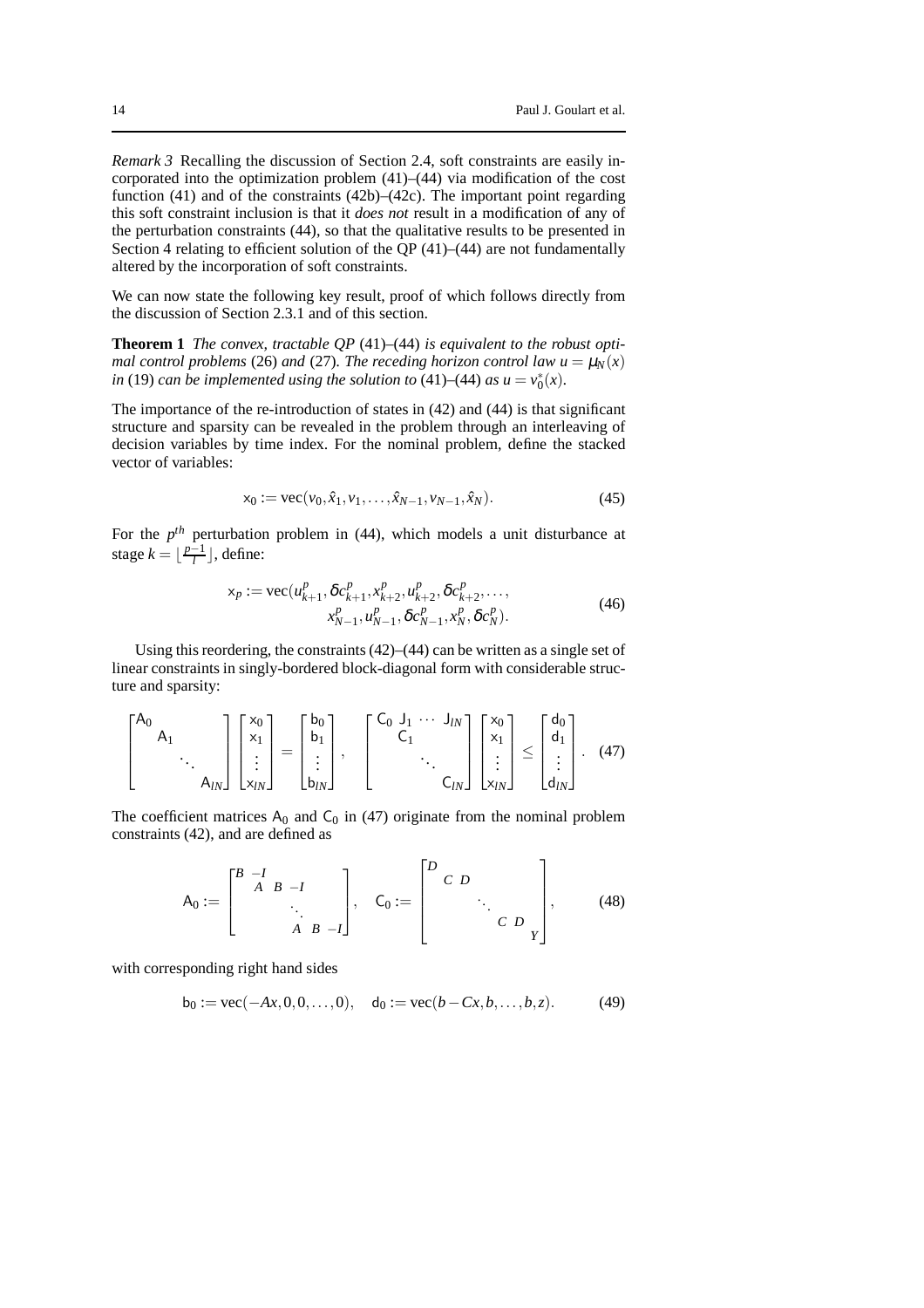The coefficient matrices  $A_p$  and  $C_p$  in (47) originate from the constraints for the *p th* perturbation subproblem in (44), and are defined as

$$
A_p := \begin{bmatrix} B & 0 & -I & & & \\ & A & B & 0 & -I & \\ & & & \ddots & & \\ & & & & A & B & 0 & -I & 0 \end{bmatrix}, \quad C_p := \begin{bmatrix} \bar{D} & H & & & & \\ & \bar{C} & \bar{D} & H & & \\ & & \ddots & & & \\ & & & & \bar{C} & \bar{D} & H & \\ & & & & & \bar{Y} & H_f \end{bmatrix},
$$
(50)

with corresponding right hand sides

$$
b_p := vec(-AE_{(j)}, 0, ..., 0), d_p := vec(0, 0, ..., 0, 0).
$$
 (51)

The coupling matrices  $J_p$  in (47) are then easily constructed from the coupling equation (43).

*Remark 4* It is possible to define a problem structure similar to that in (41)–(44) for the more general polytopic disturbance sets discussed in [28] via introduction of states in a similar manner. However, in this case the perturbation subproblems (44) require an additional coupling constraint for the subproblems associated with each stage.

#### **4 Interior-Point Method for Robust Control**

In this section we demonstrate that, using a primal-dual interior-point solution technique, the quadratic program defined in (41)–(44) can be solved with a periteration computational effort that grows cubicly with the horizon length *N*, when  $n + m$  is dominated by *N*; this situation is common, for example, in the rapidly growing number of aerospace and automotive applications of predictive control [41, Sec. 3.3] [45]. This is a major improvement on the  $O(N^6)$  work per iteration associated with the compact (dense) formulation (26), or the equivalent problem (27); cf. Remark 1. The improvement in computational efficiency comes about due to the improved structure and sparsity of the problem. Indeed, akin to the situation in [46], we will show that each subproblem in the OP  $(41)$ – $(44)$  has the same structure as that of an unconstrained optimal control problem without disturbances.

We first outline some of the general properties of interior-point solution methods.

#### 4.1 General Interior-Point Methods

We consider the general constrained quadratic optimization problem

$$
\min_{\theta} \frac{1}{2} \theta' Q \theta \quad \text{subject to } A\theta = b, \ C\theta \le d,
$$
 (52)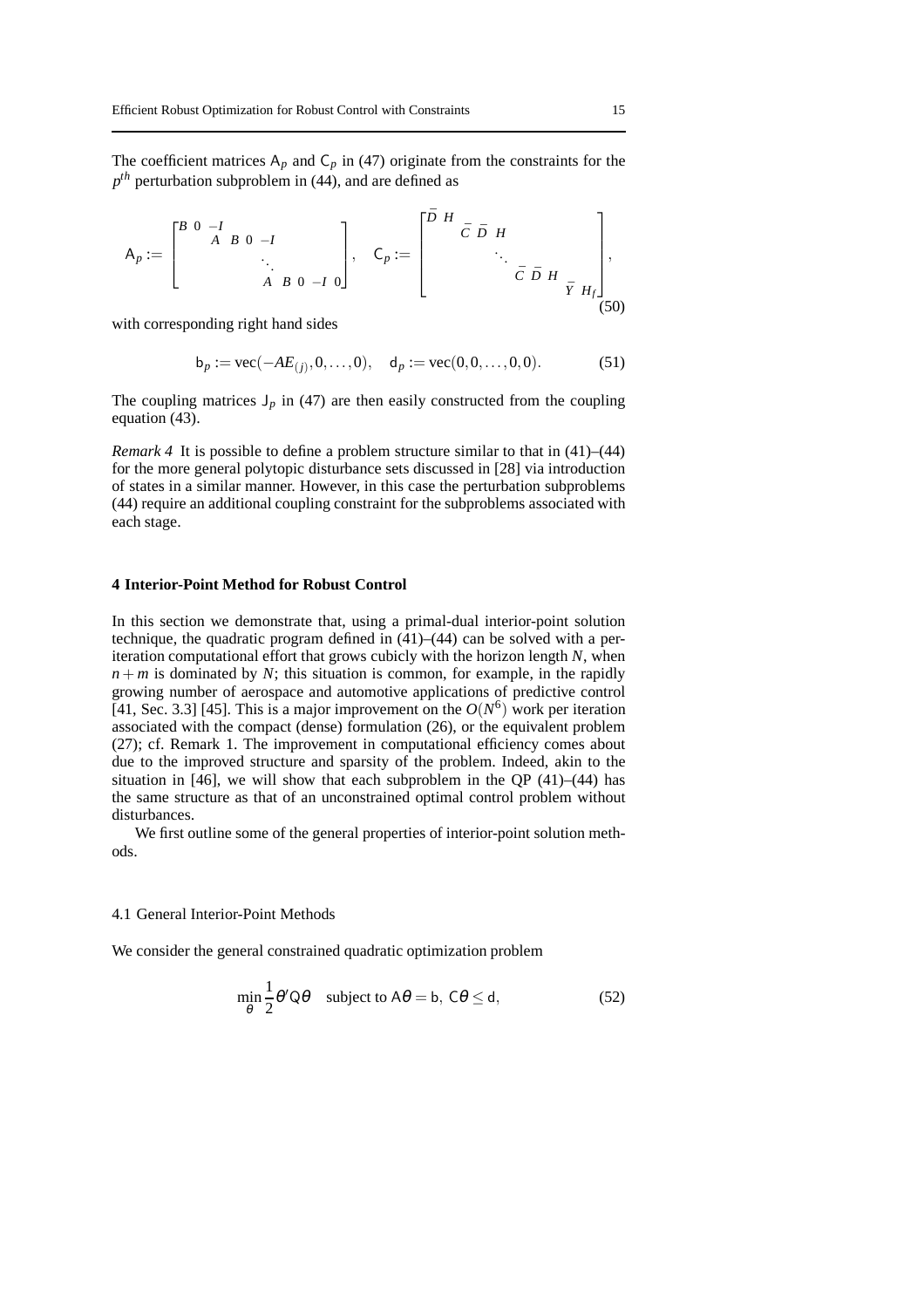where the matrix Q is positive semidefinite. A solution  $\theta$  to this system exists if and only if the Karush-Kuhn-Tucker conditions are satisfied, i.e. there exist additional vectors  $\pi$ ,  $\lambda$  and *z* satisfying the following conditions:

$$
Q\theta + A'\pi + C'\lambda = 0\tag{53a}
$$

$$
A\theta - b = 0 \tag{53b}
$$

$$
-C\theta + d - z = 0 \tag{53c}
$$

$$
(\lambda, z) \ge 0 \tag{53d}
$$

$$
\lambda' z = 0 \tag{53e}
$$

In primal-dual interior point methods [55], the *central path* is defined as the set of parameters  $(\theta, \pi, \lambda, z)$  satisfying (53a)–(53d), with the complementarity condition (53e) relaxed, for each element *i*, to  $\lambda_i z_i = \mu$ , where  $\mu > 0$  parameterizes the path. This guarantees that  $\lambda$  and  $\zeta$  are strictly positive vectors. The central path converges to a solution of (53) as  $\mu \downarrow 0$  if such a solution exists.

The constraints  $\lambda_i z_i = \mu$  can be rewritten in a slightly more convenient form by defining diagonal matrices <sup>Λ</sup> and *Z* such that

$$
\Lambda = \begin{bmatrix} \lambda_1 & & \\ & \ddots & \\ & & \lambda_n \end{bmatrix}, \quad Z = \begin{bmatrix} z_1 & & \\ & \ddots & \\ & & z_n \end{bmatrix}, \tag{54}
$$

so that the relaxed complementarity condition becomes  $\Lambda Z\mathbf{1} = \mu \mathbf{1}$ . Primal-dual interior-point algorithms search for a solution to the KKT conditions (53) by producing a sequence of iterates  $(\theta^k, \pi^k, \lambda^k, z^k)$ , which approximate the central path solution at some  $\mu^k > 0$ . These iterates are updated via repeated solution of a set of Newton-like equations of the form

$$
\begin{bmatrix} Q & A' & C' \\ A & & & \\ C & & I \\ & & Z & A \end{bmatrix} \begin{bmatrix} \Delta \theta \\ \Delta \pi \\ \Delta \lambda \\ \Delta z \end{bmatrix} = - \begin{bmatrix} r_Q \\ r_A \\ r_C \\ r_Z \end{bmatrix},
$$
(55)

where the residuals  $(r_O, r_A, r_C)$  take the values of the left-hand sides of (53a)– (53c) respectively, evaluated at the current values  $(\theta^k, \pi^k, \lambda^k, z^k)$ , and the matrices  $(Z, \Lambda)$  are formed from the current iterates  $(z^{\kappa}, \lambda^{\kappa})$  as in (54). The vector  $r_Z$  is typically defined as  $r_Z = (\Lambda Z \mathbf{1} - \mathbf{1}\bar{\mu})$ , where  $\bar{\mu}$  is chosen such that  $\bar{\mu} \in (0, \mu^{\kappa})$ . Once the linear system (55) has been solved, the solution is updated as  $(\theta^{k+1}, \pi^{k+1}, \lambda^{k+1}, z^{k+1}) \leftarrow (\theta^k, \pi^k, \lambda^k, z^k) + \alpha(\Delta \theta, \Delta \pi, \Delta \lambda, \Delta z)$ , where  $\alpha > 0$ is chosen to maintain strict positivity of  $\lambda^{k+1}$  and  $z^{k+1}$ , and the path parameter  $\mu^k$  is updated to some  $\mu^{k+1} \in (0, \mu^k)$ . The particular method for selecting the parameters  $\bar{\mu}$  and  $\alpha$  at each iteration depends on the specific interior-point algorithm employed; the reader is referred to [55] for a thorough review. Since all such methods maintain the strict inequalities  $(\lambda, z) > 0$  at each iteration as  $\mu \downarrow 0$ , the matrices  $\Lambda$  and  $\Lambda$  are guaranteed to remain full rank, and the system of equations in (55) can be simplified through elimination of the variables <sup>∆</sup>*z* to form the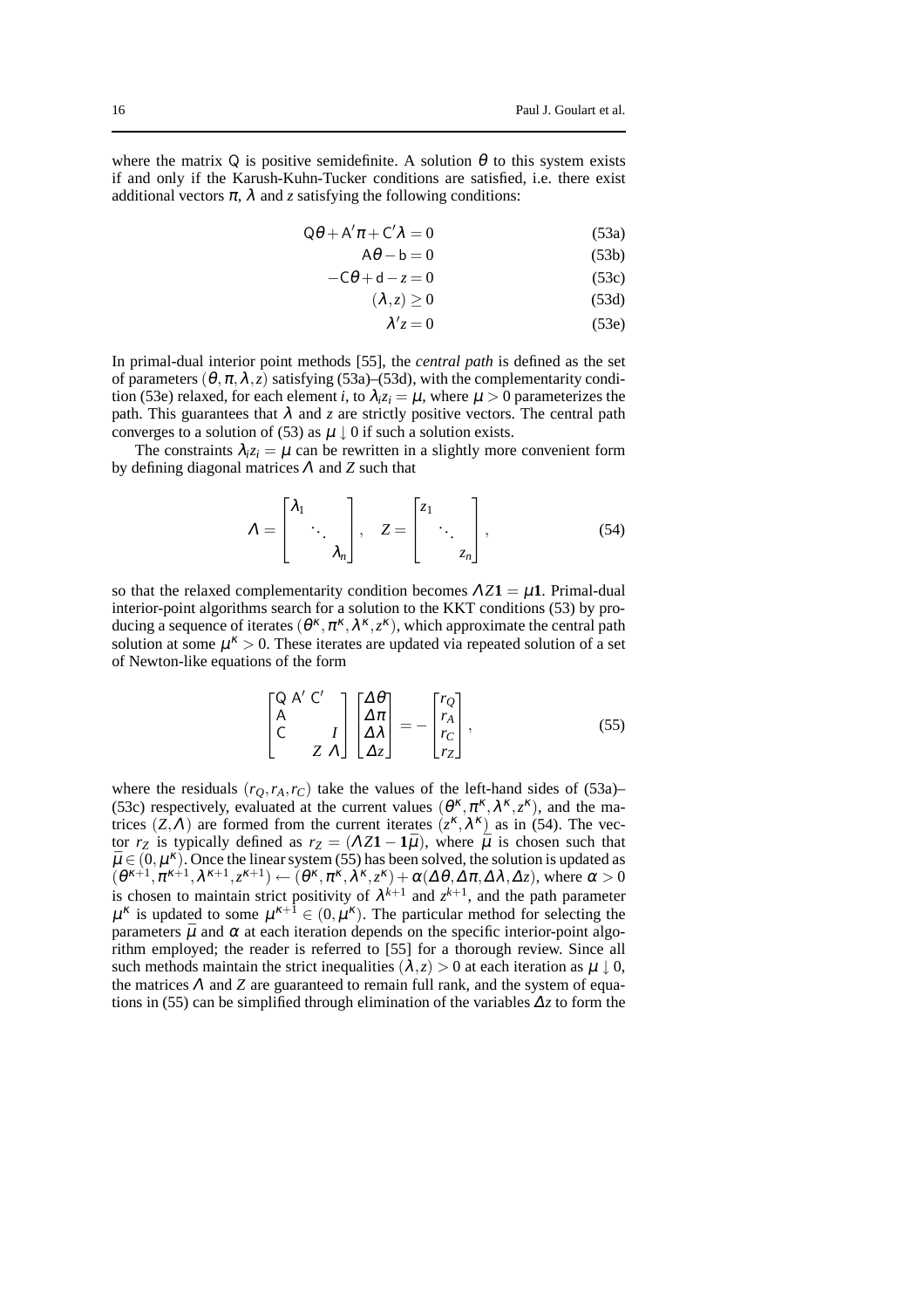reduced system

$$
\begin{bmatrix} Q & A' & C' \\ A & & \\ C & -\Lambda^{-1}Z \end{bmatrix} \begin{bmatrix} \Lambda \theta \\ \Lambda \pi \\ \Lambda \lambda \end{bmatrix} = - \begin{bmatrix} r_Q \\ r_A \\ (r_C - \Lambda^{-1}r_Z) \end{bmatrix}.
$$
 (56)

Since the number of interior-point iterations required in practice is only weakly related to the number of variables [55], the principal consideration is the time required to factor the Jacobian matrix (i.e., the matrix on the left-hand-side), and solve the linear system in (56). In the remainder of the paper we focus on the development of an efficient solution procedure for this linear system when the problem data for the QP  $(52)$  is defined by the robust control problem  $(41)$ – $(44)$ .

#### 4.2 Robust Control Formulation

For the robust optimal control problem described in (41)–(44), the system of equations in (56) can be arranged to yield a highly structured set of linear equations through appropriate ordering of the primal and dual variables and their Lagrange multipliers at each stage. As will be shown, this ordering enables the development of an efficient solution procedure for the linear system in (56).

We use  $\lambda_i$  and  $\lambda_N$  to denote the Lagrange multipliers for the constraints (42b) and (42c) in the nominal system, and  $z_i$  and  $z_N$  for the corresponding slack variables. We similarly use  $\lambda_i^p$  $\int_i^p$  and  $\lambda_N^{\prime p}$  $N<sub>N</sub><sup>p</sup>$  to denote the multipliers in (44d) and (44e) for the  $p^{th}$  perturbation subproblem, with slack variables  $z_i^p$  $\int_i^p$  and  $z_N^p$ *P*<sub>*N*</sub>. We use  $\pi$ <sub>*i*</sub> and  $\pi$ <sup>*p*</sup></sup><sup>*n*</sup><sub>*i*</sub> *i* to denote the dual variables for (42) and (44).

The linear system (56), defined for the particular robust control problem (41)– (44), can then be reordered to form a symmetric, block-bordered, banded diagonal set of equations by interleaving the primal and dual variables within the nominal and perturbed problems, while keeping the variables from each subproblem separate. If the  $p^{th}$  perturbation subproblem corresponds to a unit disturbance at some stage  $k = \lfloor \frac{p-1}{l} \rfloor$ , then the components of the system of equations (56) corresponding to the nominal variables and the variables for the *p th* perturbation subproblem are coupled at all stages after *k*.

Considering for the moment only that part of (44) corresponding to the first perturbation problem (with  $p = 1$ ), this reordering yields the coupled linear system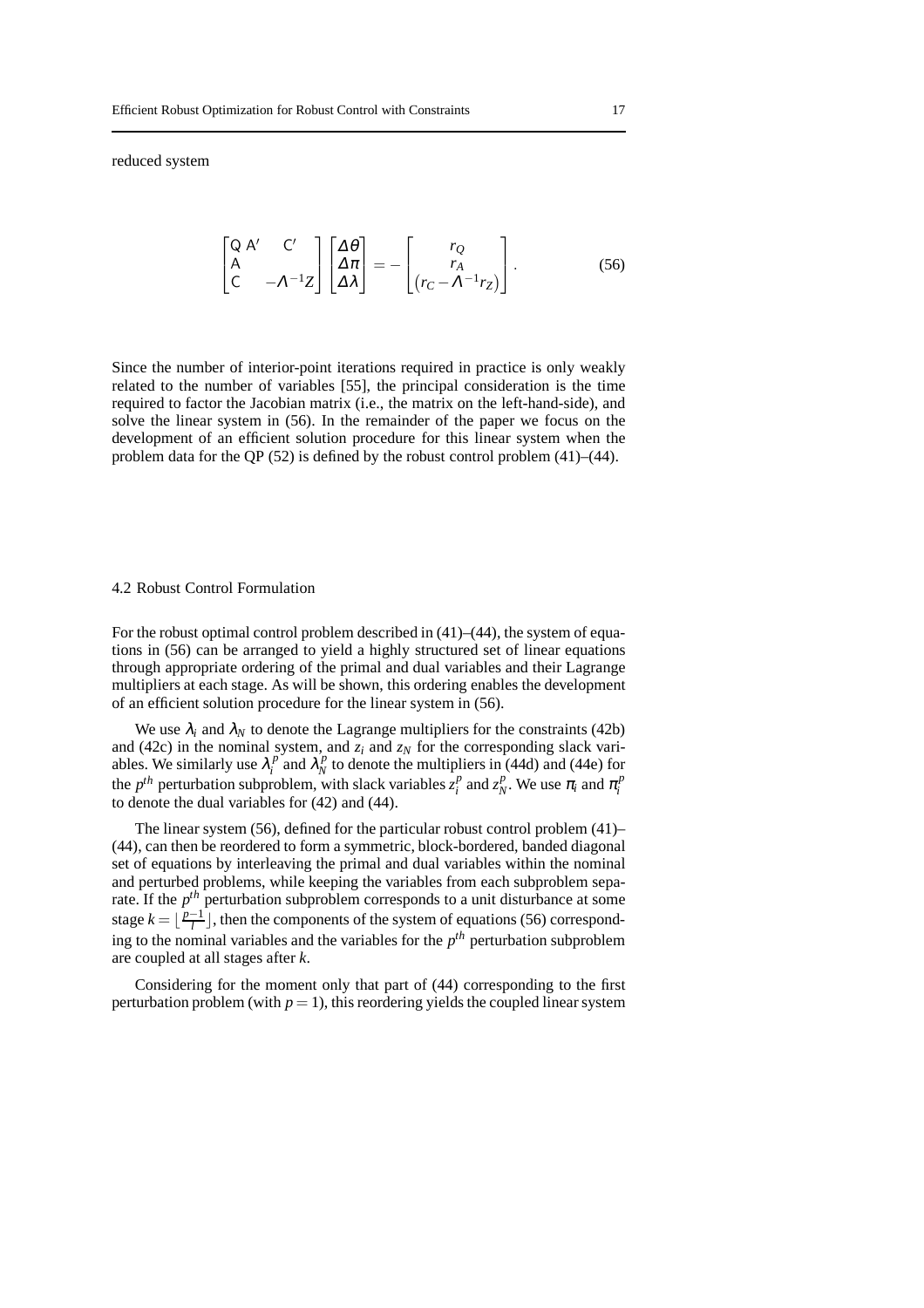

The diagonal matrices  $\Sigma_i$  and  $\Sigma_i^p$  $i_i^p$  in (57) correspond to the matrix products  $\Lambda^{-1}Z$  in (56), and are defined as

$$
\Sigma_i := (\Lambda_i)^{-1} Z_i, \qquad \forall i \in \mathbb{Z}_{[0,N]} \tag{58}
$$

$$
\Sigma_i^p := (\Lambda_i^p)^{-1} Z_i^p, \quad \forall i \in \mathbb{Z}_{[k+1,N]},
$$
\n
$$
(59)
$$

where the matrices  $\Lambda_i$ ,  $\Lambda_i^p$  $Z_i^p$ ,  $Z_i$ , and  $Z_i^p$  $i$ <sup>*p*</sup> are diagonal matrices formed from the Lagrange multipliers and slack variables  $\lambda_i$ ,  $\lambda_i^p$  $\sum_{i}^{p} z_i$  and  $z_i^p$  $i$ <sup>*p*</sup> from the nominal and perturbation subproblems.

If all of the perturbation problems (44) are incorporated into a linear system of the form (57), the result is a system of equations whose coefficient matrix can be partitioned into block-bordered form as

$$
\begin{bmatrix}\n\mathcal{A} & \mathcal{J}_1 & \mathcal{J}_2 & \cdots & \mathcal{J}_{lN} \\
\mathcal{J}_1' & \mathcal{B}_1 & & & \\
\mathcal{J}_2' & & \mathcal{B}_2 & & \\
\vdots & & & \ddots & \\
\mathcal{J}_{lN}' & & & & \mathcal{B}_{lN}\n\end{bmatrix}\n\begin{bmatrix}\n\mathbf{x}_A \\
\mathbf{x}_1 \\
\mathbf{x}_2 \\
\vdots \\
\mathbf{x}_{lN}\n\end{bmatrix} =\n\begin{bmatrix}\n\mathbf{b}_A \\
\mathbf{b}_1 \\
\mathbf{b}_2 \\
\vdots \\
\mathbf{b}_{lN}\n\end{bmatrix},
$$
\n(60)

where the banded matrix  $A$  is derived from the coefficients in the nominal problem (42), the banded matrices  $B_p$  are derived from the *lN* perturbation subproblems (44), and the matrices  $\mathcal{J}_p$  represent the coupling between the systems. The vectors  $$ tors **x**) are constructed from the primal and dual variables and residuals using the ordering in (57). The matrices  $\mathcal{J}_p$  are constructed from identity matrices coupling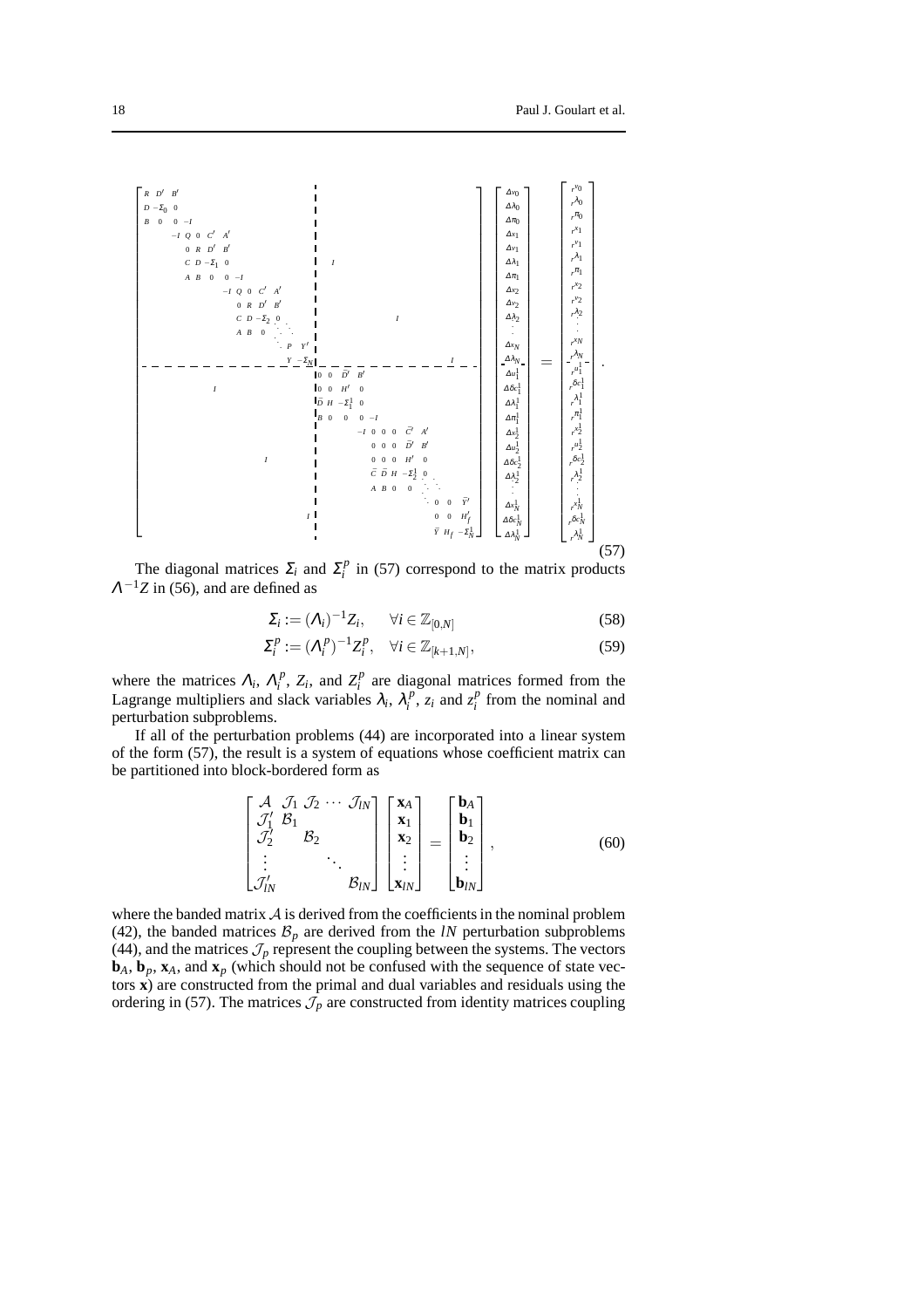the rows of A that contain the  $\Sigma_i$  terms with the columns of  $\mathcal{B}_p$  that contain the *H* terms. It should of course be noted that for the matrix  $\mathcal{B}_p$ , corresponding to a unit disturbance at stage  $k = \lfloor \frac{p-1}{l} \rfloor$ , terms from stages prior to stage  $k+1$  are not required.

#### 4.3 Solving for an Interior-Point Step

We can now estimate the solution time for the robust optimization problem  $(41)$ – (44) by demonstrating that the linear system (60) can be solved in  $\mathcal{O}((m+n)^3N^3)$ operations. We recall that, in practice, the number of interior-point iterations is only weakly dependent on the size of the problem [55]. Throughout this section, we make the simplifying assumption that the number of constraints *s* and *r* in (8) and (9) are  $\mathcal{O}(m+n)$  and  $\mathcal{O}(n)$ , respectively.

We first require the following standing assumption and preliminary results:

#### **Assumption 1** The constraint matrix *D* in (8) has full column rank.

Note that this assumption can always be satisfied by introducing additional input constraints with suitably large bounds. This allows us to derive the following two results, proofs for which can be found in Appendices B.1 and B.2 respectively.

**Lemma 1** *For the robust control problem* (41)*–*(44)*, the Jacobian matrix in* (57) *has full rank.*

**Lemma 2** *The sub-matrices*  $\mathcal{B}_p$  *arising from the perturbation subproblems in* (60) *have full rank. Additionally, recalling that*  $k = \lfloor \frac{p-1}{l} \rfloor$ *,* 

- *(i) A solution to the linear system*  $\mathcal{B}_p \mathbf{x}_p = \mathbf{b}_p$  *can be found in*  $\mathcal{O}\left((m+n)^3(N-k+1)\right)$ *operations.*
- *(ii) If a solution to* (*i*) *above has been found, then a solution for each additional right hand side requires*  $\mathcal{O}((m+n)^2(N-k+1))$  *operations.*

Note that each of the blocks  $\mathcal{B}_p$  on the diagonal of (60) is banded and symmetric indefinite. Several methods exist for the stable construction of Choleskylike decompositions of symmetric indefinite matrices into factors of the form *LDL*′ [11], and efficient algorithms for performing this factorization for sparse matrices are freely available [18, 34]. However, it is generally not possible to guarantee that the banded structure of an indefinite matrix, such as  $\mathcal{B}_p$ , will be exploited using these methods if symmetry and stability of the factorization are to be preserved. Instead, the special structure of the matrices  $B_p$  allows us to employ a specialized technique for solution of the linear system  $\mathcal{B}_p\mathbf{x}_p = \mathbf{b}_p$  based on a Riccati recursion [46, 51] in the proof of Lemma 2 in Appendix B.2.

We can now demonstrate that it is always possible to solve the linear system (60) in  $\mathcal{O}((m+n)^3N^3)$  operations.

**Theorem 2** *For the robust optimal control problem* (41)*–*(44)*, each primal-dual interior-point iteration requires no more than*  $\mathcal{O}((m+n)^3N^3)$  *operations.*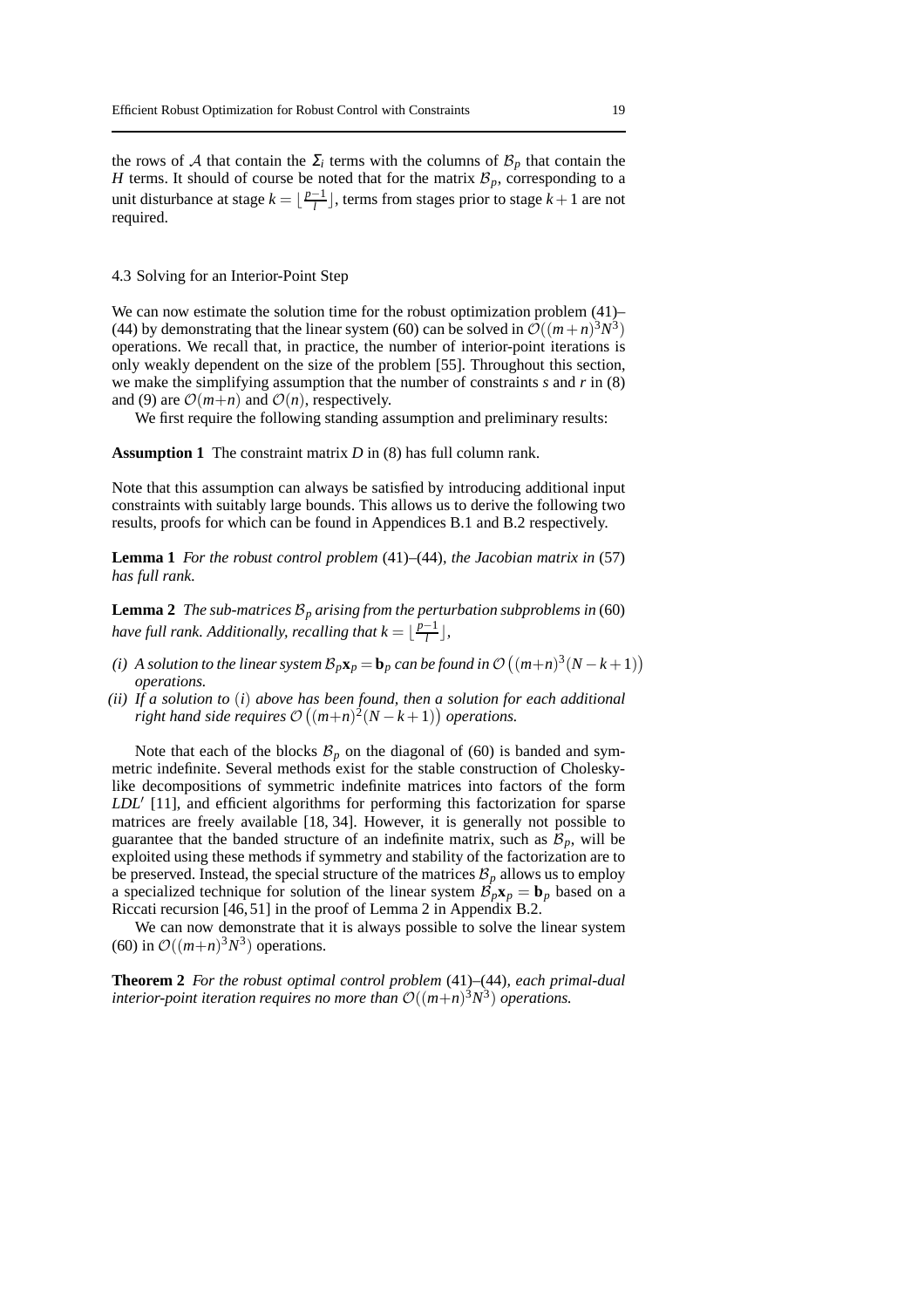*Proof* The linear system (60) can be factored and solved using a Schur complement technique, so that

$$
\begin{bmatrix} \mathbf{x}_{A} \\ \mathbf{x}_{1} \\ \mathbf{x}_{2} \\ \vdots \\ \mathbf{x}_{N} \end{bmatrix} = \begin{bmatrix} I \\ -B_{1}^{-1} \mathcal{J}_{1}' & I \\ -B_{2}^{-1} \mathcal{J}_{2}' & I \\ \vdots & \ddots & \vdots \\ -B_{N}^{-1} \mathcal{J}_{N}' & I \end{bmatrix} \begin{bmatrix} \Delta^{-1} \\ B_{1}^{-1} \\ \vdots \\ \mathbf{x}_{N}^{-1} \end{bmatrix} \begin{bmatrix} I & -\mathcal{J}_{1} B_{1}^{-1} - \mathcal{J}_{1} B_{2}^{-1} \cdots - \mathcal{J}_{N} B_{N}^{-1} \\ I & I \\ \vdots & \ddots & \vdots \\ \mathbf{x}_{N} \end{bmatrix} \begin{bmatrix} \mathbf{b}_{A} \\ \mathbf{b}_{1} \\ \vdots \\ \mathbf{b}_{N} \end{bmatrix},
$$

with

$$
\Delta := \mathcal{A} - \sum_{p=1}^{lN} \mathcal{J}_p \mathcal{B}_p^{-1} \mathcal{J}_p'.
$$

where, by virtue of Lemma 1, the matrix  $\Delta$  is always full rank [33, Thm. 0.8.5]. The  $\mathcal{O}((m+n)^3N^3)$  complexity bound can then be attained by solving (60) using the following procedure:

#### **Operation Complexity**

|       | $lN \cdot \mathcal{O}((m+n)^3N)$ (61a) | $\forall p \in \mathbb{Z}_{[1,lN]}$ | solve: $\tilde{\mathbf{x}}_p = \mathcal{B}_p^{-1} \mathbf{b}_p$                            |
|-------|----------------------------------------|-------------------------------------|--------------------------------------------------------------------------------------------|
| (61b) | $lN \cdot \mathcal{O}((m+n)^3N^2)$     | $\forall p \in \mathbb{Z}_{[1,lN]}$ | $S_p = \mathcal{J}_p(\mathcal{B}_p^{-1}\mathcal{J}'_p)$                                    |
|       | $lN \cdot \mathcal{O}((m+n)N)$ (61c)   |                                     | factor: $\Delta = \mathcal{A} - \sum_{i=1}^{N} \mathcal{S}_p$<br>$n=1$                     |
|       | $\mathcal{O}((m+n)^3N^3)$ (61d)        |                                     | $=L_{\Delta}D_{\Delta}L'_{\Delta}$                                                         |
|       | $lN \cdot \mathcal{O}((m+n)N)$ (61e)   |                                     | solve: $\mathbf{z}_A = \mathbf{b}_A - \sum (\mathcal{J}_p \tilde{\mathbf{x}}_p),$<br>$n=1$ |

$$
\mathbf{x}_A = (L_A')^{-1} (D_A^{-1} (L_A^{-1} \mathbf{z}_A)), \qquad \mathcal{O}((m+n)^2 N^2) \qquad (61f)
$$

$$
\mathbf{z}_p = \mathcal{J}_p' \mathbf{x}_A, \qquad \forall p \in \mathbb{Z}_{[1,lN]} \qquad lN \cdot \mathcal{O}((m+n)N) \quad (61g)
$$

$$
\mathbf{x}_p = \tilde{\mathbf{x}}_p - \mathcal{B}_p^{-1} \mathbf{z}_p.
$$
 (61h)

The complexity of the solution to the linear system (61a) follows from Lemma 2(i). The complexity of the solution to (61b) and (61h) follows from Lemma 2(ii), where each of the matrices  $\mathcal{J}'_p$  in (61b) have  $\mathcal{O}((m+n)N)$  non-zero columns.

*Remark 5* For the solution procedure in (61), it is important to note that since the coupling matrices  $J_i$  have no more than a single 1 on every row and column, matrix products involving left or right multiplication by  $\mathcal{J}_i$  or  $\mathcal{J}'_i$  do not require *any* floating point operations to calculate. The reader is referred to [10, App. C] for a more complete treatment of complexity analysis for matrix operations.

*Remark 6* If the solution procedure (61) is employed, then the robust optimization problem is an obvious candidate for parallel implementation. However, it is generally not necessary to hand implement the suggested variable interleaving and block factorization procedure to realize the suggested block-bordered structure in (60) and  $\mathcal{O}((m+n)^3N^3)$  solution time, as any reasonably efficient sparse factorization code can be expected to perform similar steps automatically; see [18]. Note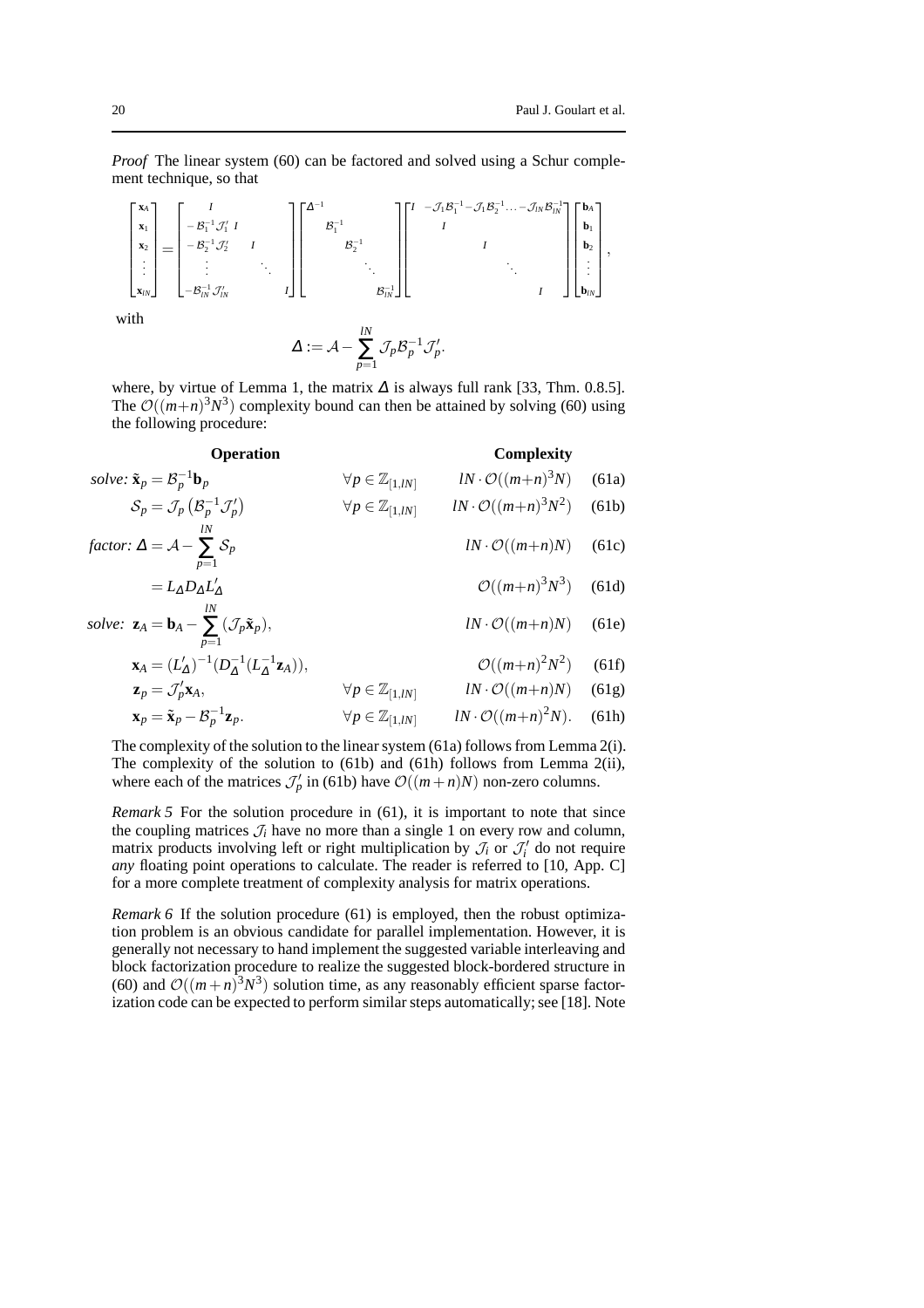that the "arrowhead" structure in (60) should be reversed (i.e. pointing down and to the right) in order for direct *LDL*′ factorization to produce sparse factors.

*Remark 7* Recalling the discussion of soft constraint handling in Section 2.4 and Remark 3, it is easy to show that the inclusion of soft constraints does not qualitatively alter the complexity results of Theorem 2, since the inclusion of such constraints amounts only to a modification of the matrix  $A$  (and thus of the dense matrix <sup>∆</sup>) in (61c), and does *not* effect the complexity of any of the operations involving the banded matrices  $B_i$ .

#### **5 Results**

Two sparse QP solvers were used to evaluate the proposed formulation. The first, OOQP [24], uses a primal-dual interior-point approach configured with the sparse factorization code MA27 from the HSL library [34] and the OOQP version of the multiple-corrector interior-point method of Gondzio [25].

The second sparse solver used was the QP interface to the PATH [17] solver. This code solves mixed complementarity problems using an active-set method, and hence can be applied to the stationary conditions of any quadratic program. Note that since we are dealing with convex QPs, each optimization problem and its associated complementarity system have equivalent solution sets.

All results reported in this section were generated on a single processor machine with a 3 GHz Pentium 4 processor and 2GB of RAM. We restrict our attention to sparse solvers as the amount of memory required for the problems considered is prohibitively large for dense factorization methods.

A set of test cases was generated to compare the performance of the two sparse solvers using the (**M**,**v**) formulation in (26) and the decomposition-based method of Section 3. Each test case is defined by its number of states *n* and horizon length *N*. The remaining problem parameters were chosen using the following rules:

- **–** There are twice as many states as inputs.
- The constraint sets  $W$ ,  $Z$  and  $X_f$  represent randomly selected symmetric bounds on the states and inputs subjected to a random similarity transformation.
- **–** The state space matrices *A* and *B* are randomly generated, with (*A*,*B*) controllable, and with *A* potentially unstable.
- **–** The dimension *l* of the generating disturbance is chosen as half the number of states, with randomly generated *E* of full column rank.
- **–** All test cases have feasible solutions. The initial state is selected such that at least some of the inequality constraints in (42b) are active at the optimal solution.

The average computational times required by each of the two solvers for the two problem formulations for a range of problem sizes are shown in Table 1. Each entry represents the average of ten test cases, unless otherwise noted.

It is clear from these results that, as expected, the decomposition-based formulation can be solved much more efficiently than the original  $(M, v)$  formulation for robust optimal control problems of nontrivial size, and that the difference in solution times increases dramatically with increased problem dimension. Additionally, the decomposition formulation seems particularly well suited to the interior-point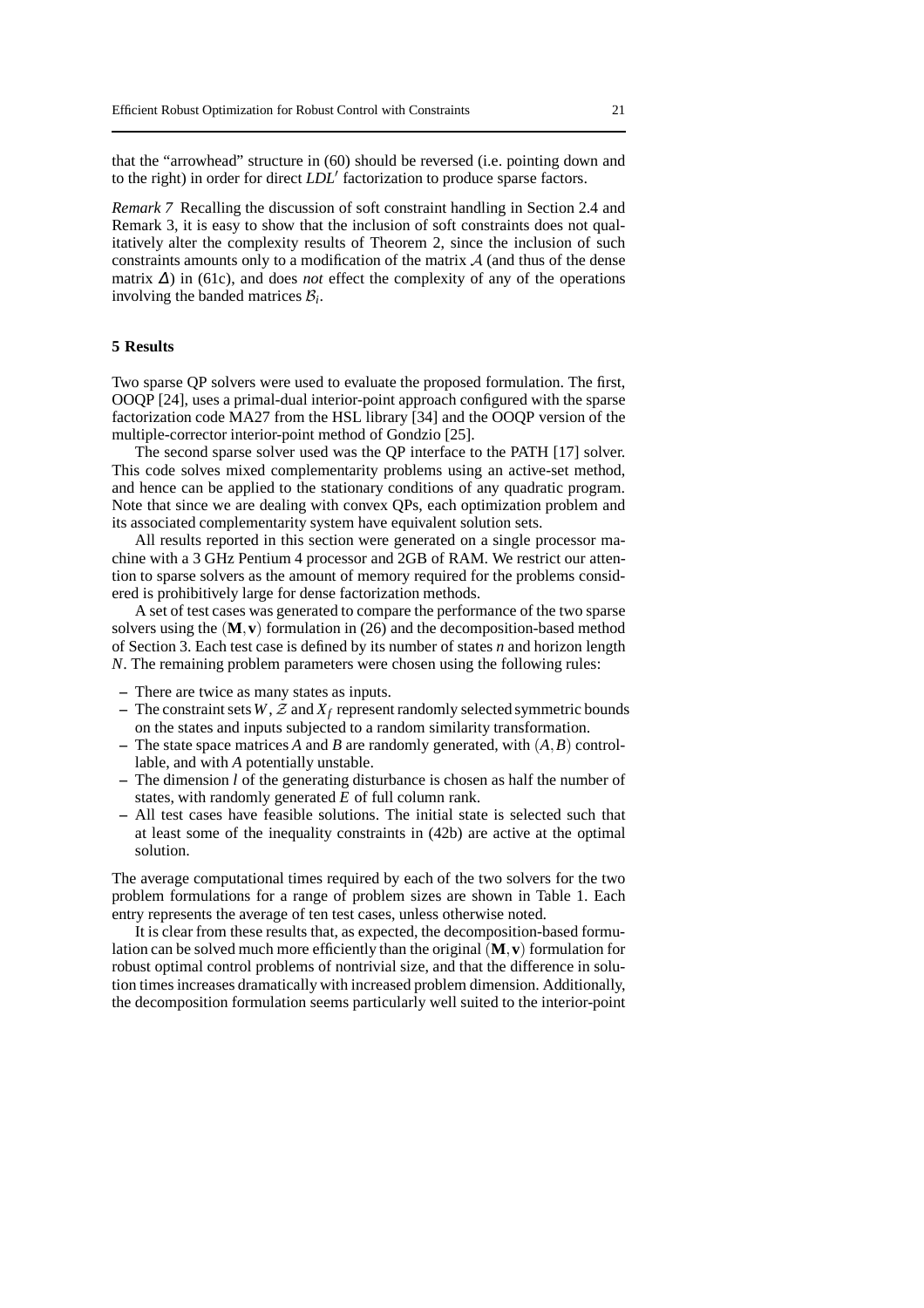**Table 1** Average Solution Times (sec)

|                                               | $(\mathbf{M}, \mathbf{v})$ |                   | Decomposition |                   |  |  |
|-----------------------------------------------|----------------------------|-------------------|---------------|-------------------|--|--|
| Problem Size                                  | OOQP                       | <b>PATH</b>       | <b>OOQP</b>   | PATH              |  |  |
| 2 states, 4 stages                            | 0.004                      | 0.003             | 0.004         | 0.004             |  |  |
| 2 states, 8 stages                            | 0.020                      | 0.010             | 0.016         | 0.019             |  |  |
| 2 states, 12 stages                           | 0.061                      | 0.027             | 0.037         | 0.052             |  |  |
| 2 states, 16 stages                           | 0.172                      | 0.091             | 0.072         | 0.198             |  |  |
| 2 states, 20 stages                           | 0.432                      | 0.123             | 0.132         | 1.431             |  |  |
| 4 states, 4 stages                            | 0.024                      | 0.026             | 0.018         | 0.024             |  |  |
| 4 states, 8 stages                            | 0.220                      | 0.316             | 0.099         | 0.357             |  |  |
| 4 states, 12 stages                           | 0.969                      | 1.162             | 0.264         | 2.019             |  |  |
| 4 states, 16 stages                           | 3.755                      | 17.50             | 0.576         | 16.63             |  |  |
| 4 states, 20 stages                           | 11.67                      | 41.45             | 1.047         | 22.26             |  |  |
| 8 states, 4 stages                            | 0.667                      | 1.282             | 0.136         | 0.261             |  |  |
| 8 states, 8 stages                            | 7.882                      | 81.50             | 0.858         | 14.89             |  |  |
| 8 states, 12 stages                           | 46.97                      | $257.9^{\dagger}$ | 2.81          | $183.8^{\dagger}$ |  |  |
| 8 states, 16 stages                           | 189.75                     | $2660^{\dagger}$  | 6.781         | $288.9^{\dagger}$ |  |  |
| 8 states, 20 stages                           | 620.3                      | $\mathbf x$       | 13.30         | $\mathbf x$       |  |  |
| 12 states, 4 stages                           | 6.292                      | 75.608            | 0.512         | 5.044             |  |  |
| 12 states, 8 stages                           | 132.1                      | $1160^{\dagger}$  | 4.671         | $388.9^{\dagger}$ |  |  |
| 12 states, 12 stages                          | 907.4                      | $\mathbf x$       | 14.08         | $\mathbf x$       |  |  |
| 12 states, 16 stages                          | X                          | X                 | 37.99         | X                 |  |  |
| 12 states, 20 stages                          | $\mathbf x$                | X                 | 82.06         | $\mathbf x$       |  |  |
| $x -$ Solver failed all test cases            |                            |                   |               |                   |  |  |
| † – Based on limited data set due to failures |                            |                   |               |                   |  |  |

solver (OOQP), rather than the active set method (PATH). Nevertheless we expect the performance of active set methods to improve relative to interior-point methods when solving a sequence of similar QPs that would occur in predictive control, where a good estimate of the optimal active set is typically available at the start of computation. That is, interior-point methods are particularly effective in "cold start" situations, while the efficiency of active set methods is likely to improve given a "warm start".

Figure 1 shows that the interior-point solution time increases cubicly with horizon length for randomly generated problems with 2, 4, 8 and 12 states. The performance closely matches the predicted behavior described in Section 3. For the particular problems shown, the number of iterations required for the OOQP algorithm to converge varied from 12 to 20 over the range of horizon lengths and state dimensions considered.

#### **6 Conclusions and Future Work**

We have derived a highly efficient computational method for calculation of affine state feedback policies for robust control of constrained systems with bounded disturbances. This is done by exploiting the structure of the underlying optimization problem and deriving an equivalent problem with considerable structure and sparsity, resulting in a problem formulation that is particularly suited to an interiorpoint solution method. As a result, robustly stabilizing receding horizon control laws based on optimal state-feedback policies have become practically realizable, even for systems of significant size or with long horizon lengths.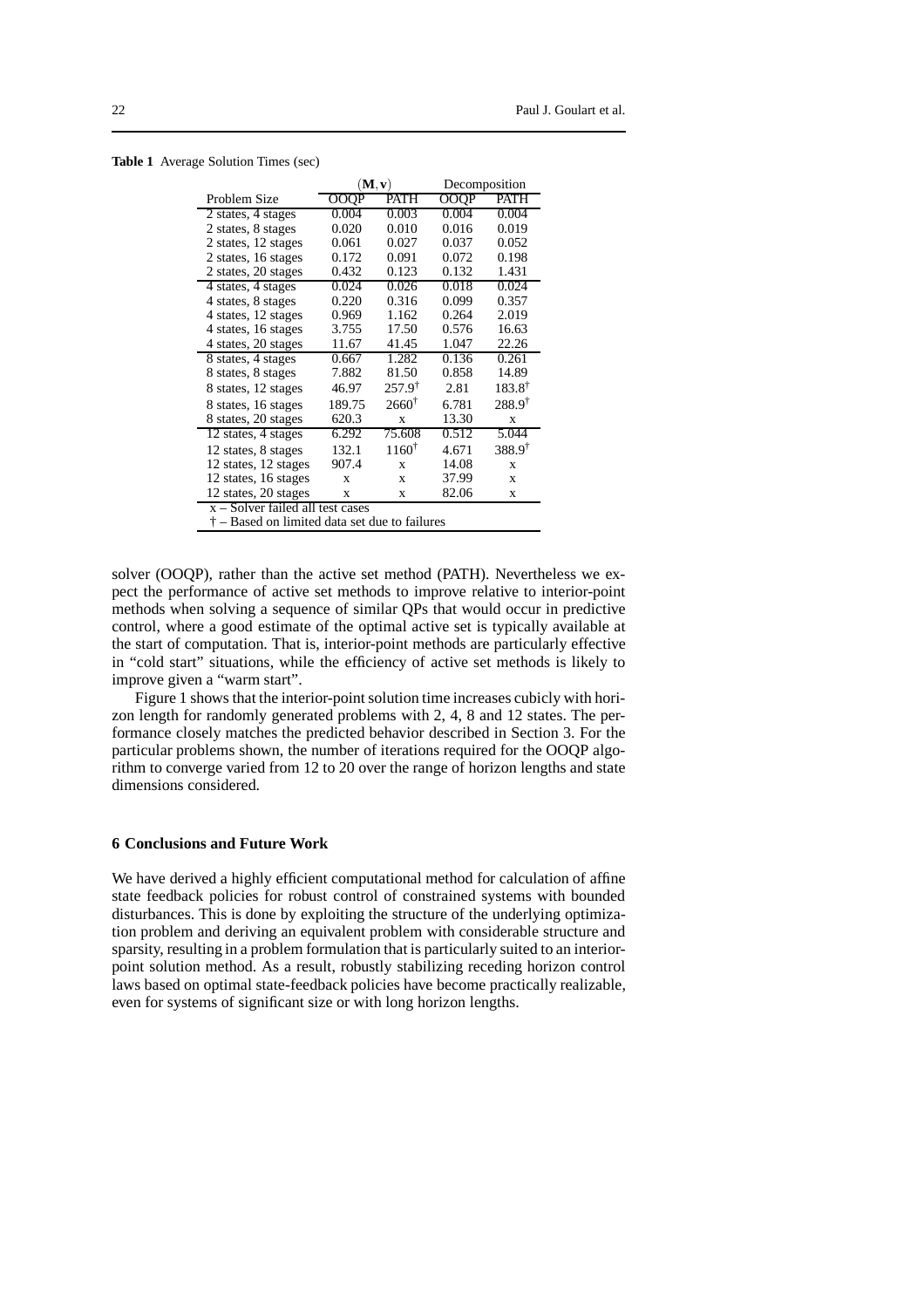

**Fig. 1** Computation time vs. horizon length for systems of increasing state dimension, using the decomposition method and OOQP solver. Also shown is the constant line *N* <sup>3</sup>/1000 for comparison.

In Section 4 we proved that, when applying an interior-point solution technique to our robust optimal control problem, each iteration of the method can be solved using a number of operations proportional to the cube of the control horizon length. We appeal to the Riccati based factorization technique in [46, 51] to support this claim. However, we stress that the results in Section 5, which demonstrate this cubic-time behavior numerically, are based on freely available optimization and linear algebra packages and *do not* rely on any special factorization methods.

A number of open research issues remain. It may be possible to further exploit the structure of our control problem by developing specialized factorization algorithms for the factorization of each interior-point step, e.g. through the parallel block factorization procedure alluded to in Remark 6. It may also be possible to achieve considerably better performance by placing further constraints on the structure of the disturbance feedback matrix **M**, though this appears difficult to do if the attractive invariance and stability properties of the present formulation are to be preserved.

Many of the system-theoretic results developed in [28] hold for a fairly broad class of disturbances and cost functions [27]. For example, when the disturbance is Gaussian the problem may be modified to require that the state and input constraints hold with a certain pre-specified probability, and the probabilistic con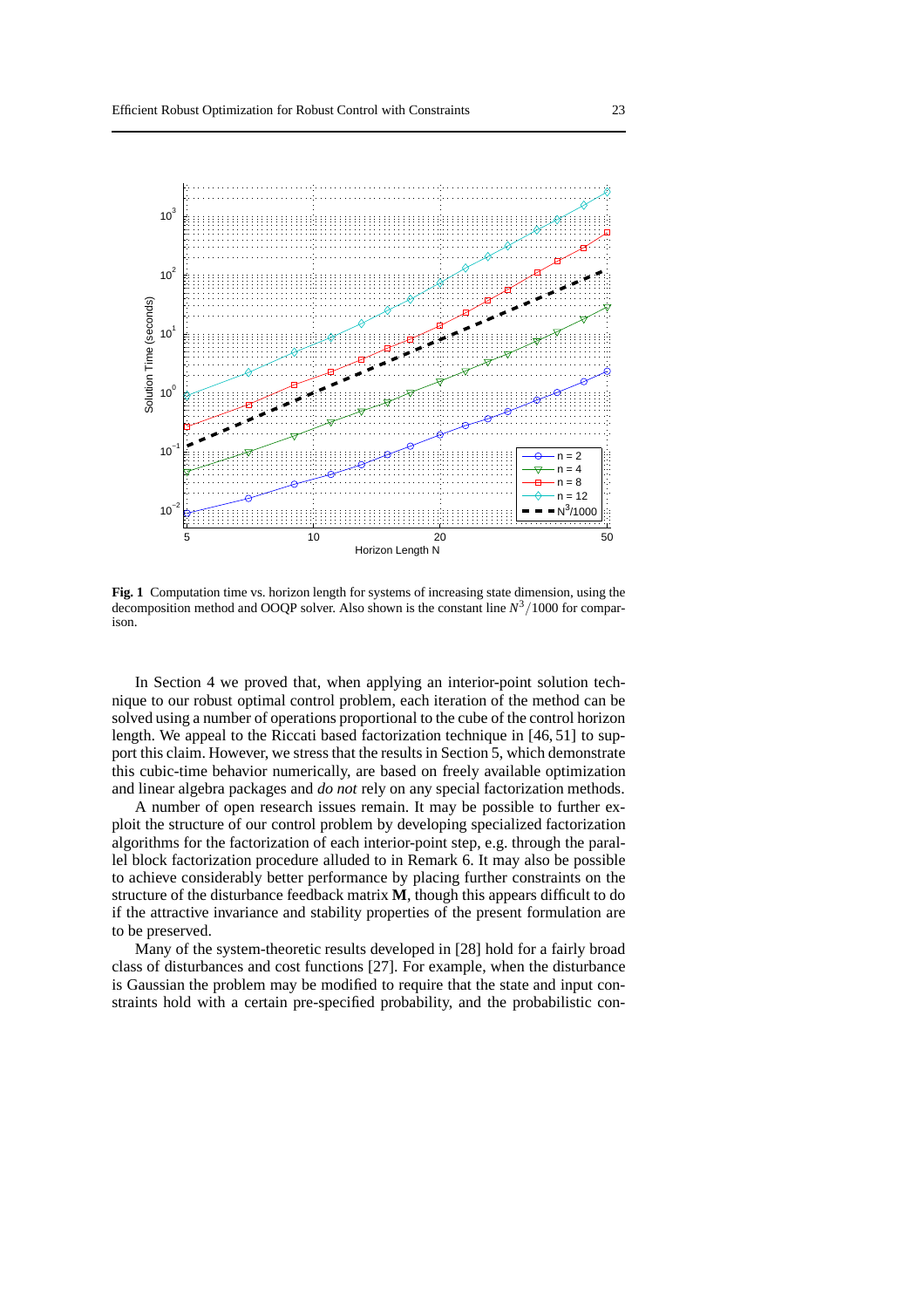straints converted to second-order cone constraints [10, pp. 157–8]. Alternatively, the cost function for the finite horizon control problem may require the minimization of the finite-horizon  $\ell_2$  gain of a system [26, 36]. In all of these cases, there is a strong possibility that the underlying problem structure may be exploited to realize a substantial increase in computational efficiency.

#### **References**

- 1. Anderson, B.D.O., Moore, J.B.: Optimal control: linear quadratic methods. Prentice-Hall, Inc., Upper Saddle River, NJ, USA (1990)
- 2. Bemporad, A.: Reducing conservativeness in predictive control of constrained systems with disturbances. In: Proc. 37th IEEE Conference on Decision and Control, pp. 1384–1391. Tampa, FL, USA (1998)
- 3. Bemporad, A., Borrelli, F., Morari, M.: Min-max control of constrained uncertain discretetime linear systems. IEEE Transactions on Automatic Control **48**(9), 1600–1606 (2003)
- 4. Bemporad, A., Morari, M.: Robust Model Predictive Control: A Survey *in* Robustness in Identification and Control, *Lecture Notes in Control and Information Sciences*, vol. 245, pp. 207–226. Ed. A. Garulli, A. Tesi, and A. Vicino. Springer-Verlag, Berlin. (1999)
- 5. Ben-Tal, A., Boyd, S., Nemirovski, A.: Extending scope of robust optimization: Comprehensive robust counterparts of uncertain problems. Mathematical Programming **107**(1–2), 63–89 (2006)
- 6. Ben-Tal, A., Goryashko, A., Guslitzer, E., Nemirovski, A.: Adjustable robust solutions of uncertain linear programs. Mathematical Programming **99**(2), 351–376 (2004)
- 7. Bertsekas, D.P., Rhodes, I.B.: Sufficiently informative functions and the minimax feedback control of uncertain dynamic systems. IEEE Transactions on Automatic Control **AC-18**(2), 117–124 (1973)
- 8. Biegler, L.: Efficient solution of dynamic optimization and NMPC problems. In: F. Allgöwer, A. Zheng (eds.) Nonlinear Model Predictive Control, *Progress in Systems and* Control Theory, vol. 26, pp. 219-243. Birkhäuser (2000)
- 9. Blanchini, F.: Set invariance in control. Automatica **35**(1), 1747–1767 (1999)
- 10. Boyd, S., Vandenberghe, L.: Convex Optimization. Cambridge University Press (2004)
- 11. Bunch, J.R., Kaufman, L., Parlett, B.N.: Decomposition of a symmetric matrix. Numerische Mathematik **27**, 95–110 (1976)
- 12. Camacho, E.F., Bordons, C.: Model Predictive Control, second edn. Springer-Verlag, London. (2004)
- 13. Chisci, L., Rossiter, J.A., Zappa, G.: Systems with persistent state disturbances: predictive control with restricted constraints. Automatica **37**(7), 1019–1028 (2001)
- 14. Dahleh, M.A., Diaz-Bobillo, I.J.: Control of Uncertain Systems. Prentice Hall, Englewood Cliffs, NJ, USA (1995)
- 15. Diehl, M., Björnberg, J.: Robust dynamic programming for min-max model predictive control of constrained uncertain systems. IEEE Transactions on Automatic Control **49**(12), 2253–2257 (2004)
- 16. Diehl, M., Bock, H.G., Schlöder, J.P.: A real-time iteration scheme for nonlinear optimization in optimal feedback control. SIAM Journal on Optimization **43**(5), 1714–1736 (2005)
- 17. Dirske, S.P., Ferris, M.C.: The PATH solver: A non-monotone stabilization scheme for mixed complementarity problems. Optimization Methods and Software **5**, 123–156 (1995)
- 18. Duff, I., Erisman, A., Reid, J.: Direct Methods for Sparse Matrices. Oxford University Press, Oxford, England (1986)
- 19. Dullerud, G.E., Paganini, F.: A Course in Robust Control Theory: A Convex Approach. Springer-Verlag, New York (2000)
- 20. Dunn, J.C., Bertsekas, D.P.: Efficient dynamic programming implementations of Newton's method for unconstrained optimal control problems. Journal of Optimization Theory and Applications **63**(1), 23–38 (1989)
- 21. Fialho, I.J., Georgiou, T.T.:  $\ell_1$  state-feedback control with a prescribed rate of exponential convergence. IEEE Transactions on Automatic Control **42**(10), 1476–81 (1997)
- 22. Fletcher, R.: Practical methods of optimization, 2nd edn. Wiley-Interscience, New York, NY, USA (1987)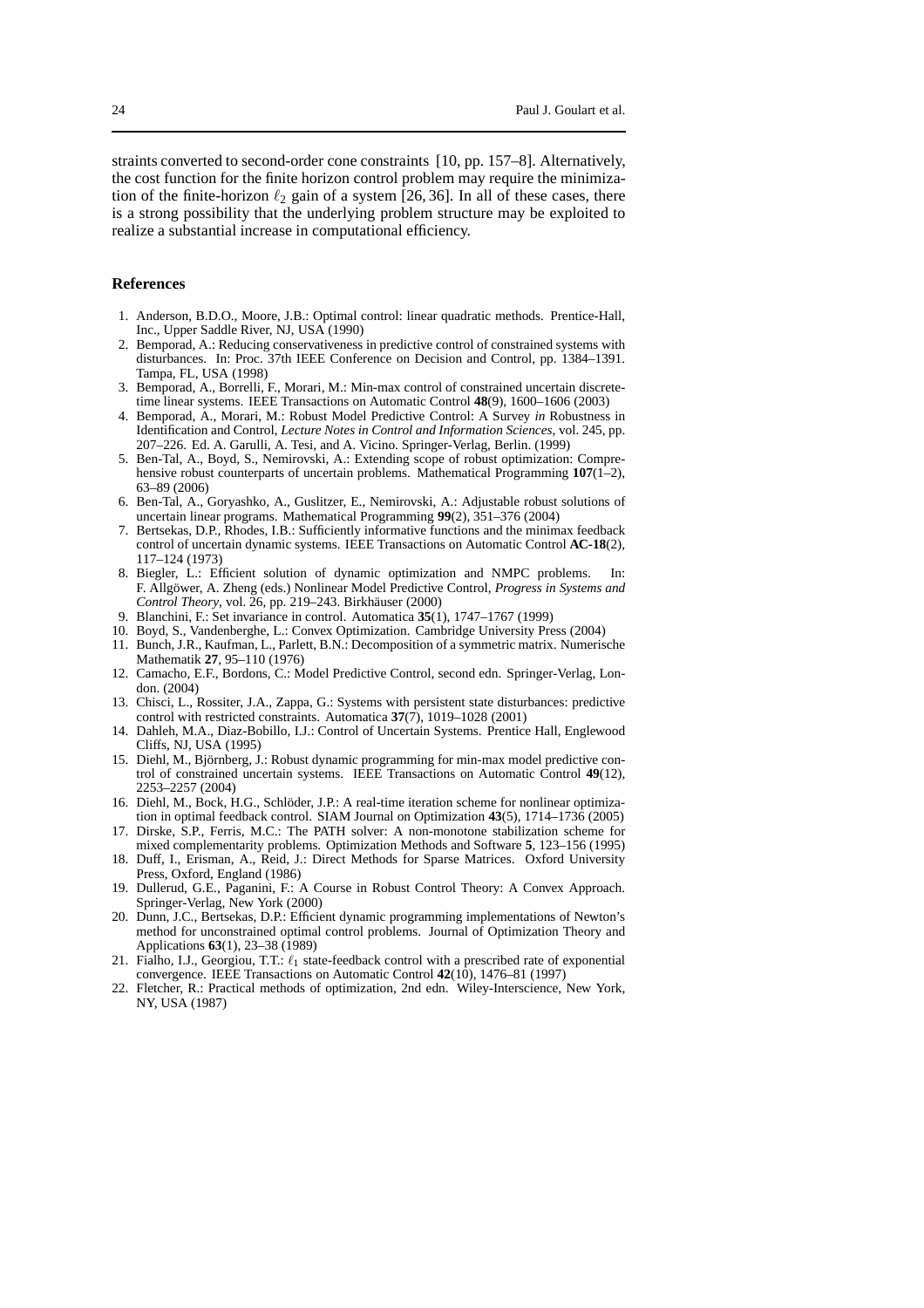- 23. Gartska, S.J., Wets, R.J.B.: On decision rules in stochastic programming. Mathematical Programming **7**, 117–143 (1974)
- 24. Gertz, E.M., Wright, S.J.: Object-oriented software for quadratic programming. ACM Transactions on Mathematical Software **29**, 58–81 (2003)
- 25. Gondzio, J.: Multiple centrality corrections in a primal-dual method for linear programming. Computational Optimization and Applications **6**, 137–156 (1996)
- 26. Goulart, P.J., Kerrigan, E.: A convex formulation for receding horizon control of constrained discrete-time systems with guaranteed  $\ell_2$  gain. In: Proc. 45th IEEE Conference on Decision and Control and 2005 European Control Conference (2006)
- 27. Goulart, P.J., Kerrigan, E.C.: On a class of robust receding horizon control laws for constrained systems. Available as Technical Report CUED/F-INFENG/TR.532, Cambridge University Engineering Department (2005)
- 28. Goulart, P.J., Kerrigan, E.C., Maciejowski, J.M.: Optimization over state feedback policies for robust control with constraints. Automatica **42**(4), 523–533 (2006)
- 29. Green, M., Limebeer, D.J.N.: Linear Robust Control. Prentice Hall (1995)
- 30. Guslitser, E.: Uncertainty-immunized solutions in linear programming. Master's thesis, Technion, Israeli Institute of Technology (2002)
- 31. van Hessem, D.H.: Stochastic inequality constrained closed-loop model predictive control. Ph.D. thesis, Technical University of Delft (2004)
- 32. van Hessem, D.H., Bosgra, O.H.: A conic reformulation of model predictive control including bounded and stochastic disturbances under state and input constraints. In: Proc. 41st IEEE Conference on Decision and Control, pp. 4643–4648 (2002)
- 33. Horn, R., Johnson, C.: Matrix Analysis. Cambridge University Press (1985)
- 34. HSL: HSL 2002: A collection of Fortran codes for large scale scientific computation. http://www.cse.clrc.ac.uk/nag/hsl (2002). URL www.cse.clrc.ac.uk/nag/hsl
- 35. Jacobson, D., Mayne, D.: Differential Dynamic Programming. Elsevier, New York, NY, USA (1970)
- 36. Kerrigan, E.C., Alamo, T.: A convex parameterization for solving constrained min-max problems with a quadratic cost. In: Proc. 2004 American Control Conference, pp. 2220– 2221. Boston, MA, USA (2004)
- 37. Kerrigan, E.C., Maciejowski, J.M.: On robust optimization and the optimal control of constrained linear systems with bounded state disturbances. In: Proc. 2003 European Control Conference. Cambridge, UK (2003)
- 38. Lee, Y.I., Kouvaritakis, B.: Constrained receding horizon predictive control for systems with disturbances. International Journal of Control **72**(11), 1027–1032 (1999)
- 39. Löfberg, J.: Approximations of closed-loop MPC. In: Proc. 42nd IEEE Conference on Decision and Control, pp. 1438–1442. Maui, Hawaii, USA (2003)
- 40. Löfberg, J.: Minimax approaches to robust model predictive control. Ph.D. thesis, Linköping University (2003)
- 41. Maciejowski, J.M.: Predictive Control with Constraints. Prentice Hall, UK (2002)
- 42. Mayne, D.Q.: Control of constrained dynamic systems. European Journal of Control **7**, 87–99 (2001). Survey paper
- 43. Mayne, D.Q., Rawlings, J.B., Rao, C.V., Scokaert, P.O.M.: Constrained model predictive control: Stability and optimality. Automatica **36**(6), 789–814 (2000). Survey paper
- 44. Mayne, D.Q., Seron, M.M., Raković, S.V.: Robust model predictive control of constrained linear systems with bounded disturbances. Automatica **41**(2), 219–24 (2005)
- 45. Qin, S.J., Badgwell, T.A.: A survey of industrial model predictive control technology. Control Engineering Practice **11**, 733–764 (2003)
- 46. Rao, C.V., Wright, S.J., Rawlings, J.B.: Application of interior–point methods to model predictive control. Journal of Optimization Theory and Applications **99**, 723–757 (1998)
- 47. Scokaert, P.O.M., Mayne, D.Q.: Min-max feedback model predictive control for constrained linear systems. IEEE Transactions on Automatic Control **43**(8), 1136–1142 (1998)
- 48. Scokaert, P.O.M., Rawlings, J.B.: Feasibility issues in linear model predictive control. AIChE J. **45**(8), 1649–1659 (1999)
- 49. Shamma, J.S.: Optimization of the  $\ell^{\infty}$ -induced norm under full state feedback. IEEE Transactions on Automatic Control **41**(4), 533–44 (1996)
- 50. Stein, G.: Respect the unstable. IEEE Control Systems Magazine **34**(4), 12–25 (2003)
- 51. Steinbach, M.C.: Fast recursive SQP methods for large-scale optimal control problems. Ph.D. thesis, University of Heidelberg (1995)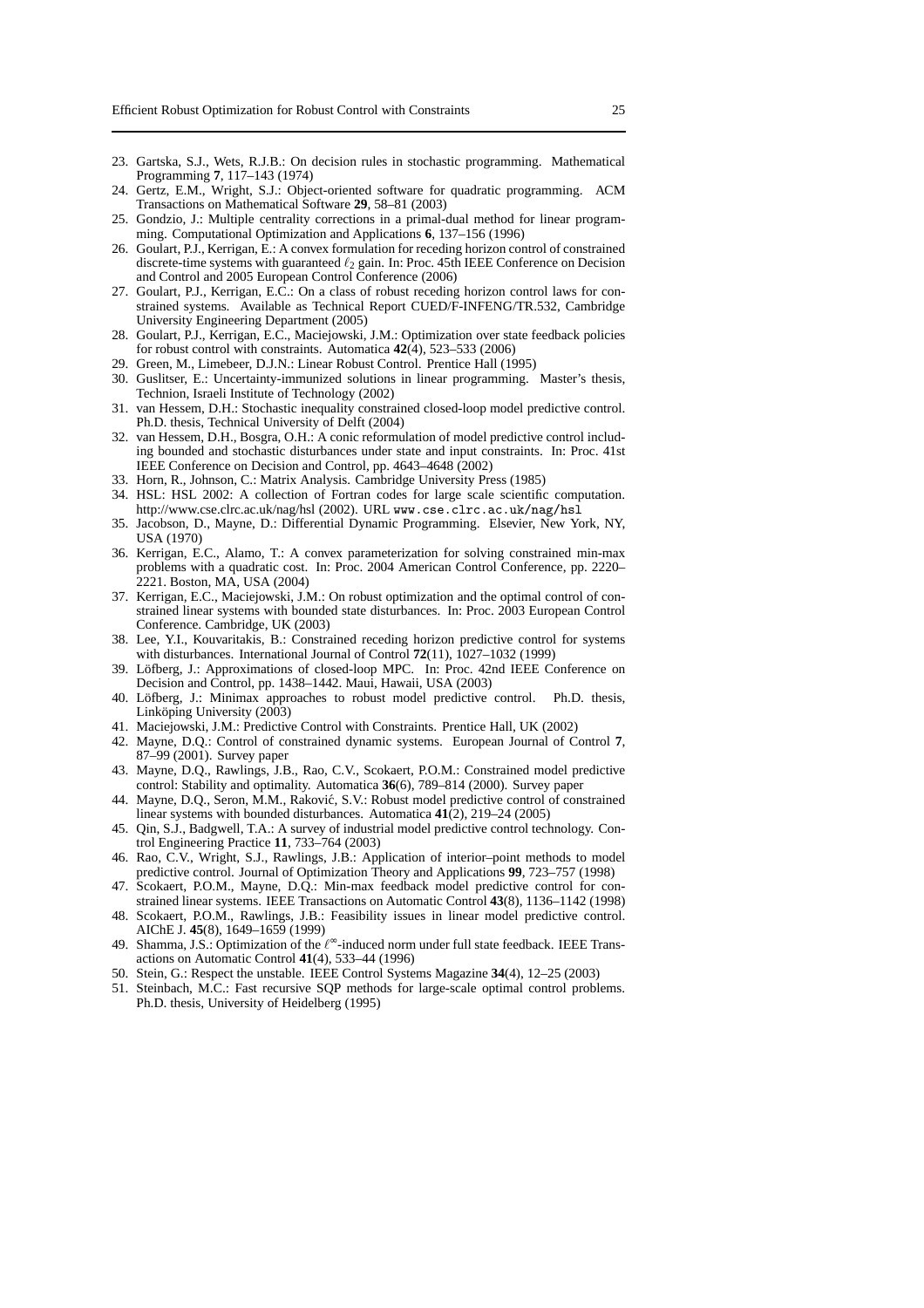- 52. Sznaier, M., Bu, J.: Mixed  $\ell_1/H_{\infty}$  control of MIMO systems via convex optimization. IEEE Transactions on Automatic Control **43**(9), 1229–1241 (1998)
- 53. Witsenhausen, H.S.: A minimax control problem for sampled linear systems. IEEE Transactions on Automatic Control **AC-13**(1), 5–21 (1968)
- 54. Wright, S.J.: Interior point methods for optimal control of discrete-time systems. Journal of Optimization Theory and Applications **77**, 161–187 (1993)
- 55. Wright, S.J.: Primal-Dual Interior-Point Methods. SIAM Publications, Philadelphia (1997)
- 56. Youla, D.C., Jabr, H.A., Bongiorno, J.J.: Modern Weiner-Hopf design of optimal controllers: Part II. IEEE Transactions on Automatic Control **AC-21**, 319–338 (1976)
- 57. Zames, G.: Feedback and optimal sensitivity: Model reference transformations, multiplicative seminorms, and approximate inverses. IEEE Transactions on Automatic Control **AC-26**(2), 301–320 (1981)
- 58. Zhou, K., Doyle, J., Glover, K.: Robust and Optimal Control. Prentice-Hall (1996)

#### **A Matrix Definitions**

Let the matrices  $\mathbf{A} \in \mathbb{R}^{n(N+1)\times n}$  and  $\mathbf{E} \in \mathbb{R}^{n(N+1)\times n}$  be defined as

$$
\mathbf{A} := \begin{bmatrix} I_n \\ A^2 \\ A^2 \\ \vdots \\ A^N \end{bmatrix}, \quad \mathbf{E} := \begin{bmatrix} 0 & 0 & \cdots & 0 \\ I_n & 0 & \cdots & 0 \\ A & I_n & \cdots & 0 \\ \vdots & \vdots & \ddots & \vdots \\ A^{N-1} & A^{N-2} & \cdots & I_n \end{bmatrix} . \tag{62}
$$

We also define the matrices  $\mathbf{B} \in \mathbb{R}^{n(N+1)\times mN}$ ,  $\mathbf{C} \in \mathbb{R}^{(sN+r)\times n(N+1)}$  and  $\mathbf{D} \in \mathbb{R}^{(sN+r)\times mN}$  as

$$
\mathbf{B} := \mathbf{E}(I_N \otimes B), \ \mathbf{C} := \begin{bmatrix} I_N \otimes C & 0 \\ 0 & Y \end{bmatrix}, \ \mathbf{D} := \begin{bmatrix} I_N \otimes D \\ 0 \end{bmatrix}.
$$
 (63)

and define  $F := \mathbf{CB} + \mathbf{D}$ ,  $G := \mathbf{CE}$ ,  $T := -\mathbf{CA}$ ,  $c := \left[\begin{matrix} 1_N \otimes b \\ z \end{matrix}\right]$ .

# **B Rank of the Jacobian and Reduction to Riccati Form**

#### B.1 Rank of the Robust Control Problem Jacobian (Proof of Lemma 1)

We demonstrate that the Jacobian matrix defined in  $(57)$  is always full rank. Recalling the discussion in Section 4.1, for *any* quadratic program the Jacobian matrix is full rank if the only solution to the system

$$
\begin{bmatrix} \mathsf{Q} & \mathsf{A}' & \mathsf{C}' \\ \mathsf{A} & 0 & 0 \\ \mathsf{C} & 0 & -\mathsf{\Sigma} \end{bmatrix} \begin{bmatrix} \Delta \theta \\ \Delta \pi \\ \Delta \lambda \end{bmatrix} = \begin{bmatrix} 0 \\ 0 \\ 0 \end{bmatrix}
$$
 (64)

satisfies  $\Delta \theta = 0$ ,  $\Delta \pi = 0$ , and  $\Delta \lambda = 0$ , where  $\Sigma := \Lambda^{-1}Z \succ 0$ ,  $Q \succeq 0$  and the coefficient matrices A and C come from the equality and inequality constraints of the QP respectively (cf. (52)). From the first two rows of this system,

$$
\Delta \theta' Q \Delta \theta + (\Delta \theta' A') \Delta \pi + \Delta \theta' C' \Delta \lambda = \Delta \theta' Q \Delta \theta + \Delta \theta' C' \Delta \lambda = 0.
$$
 (65)

Incorporating the final block row,  $C\Delta\theta = \Sigma\Delta\lambda$ , we have

$$
\Delta \theta' Q \Delta \theta + \Delta \lambda' \Sigma \Delta \lambda = 0. \tag{66}
$$

Since Q  $\succeq$  0 for a convex QP and  $\Sigma \succ 0$  for a strictly interior point, we conclude that  $\Delta \lambda = 0$ . We next make use of the following matrix condition, which is easily verified: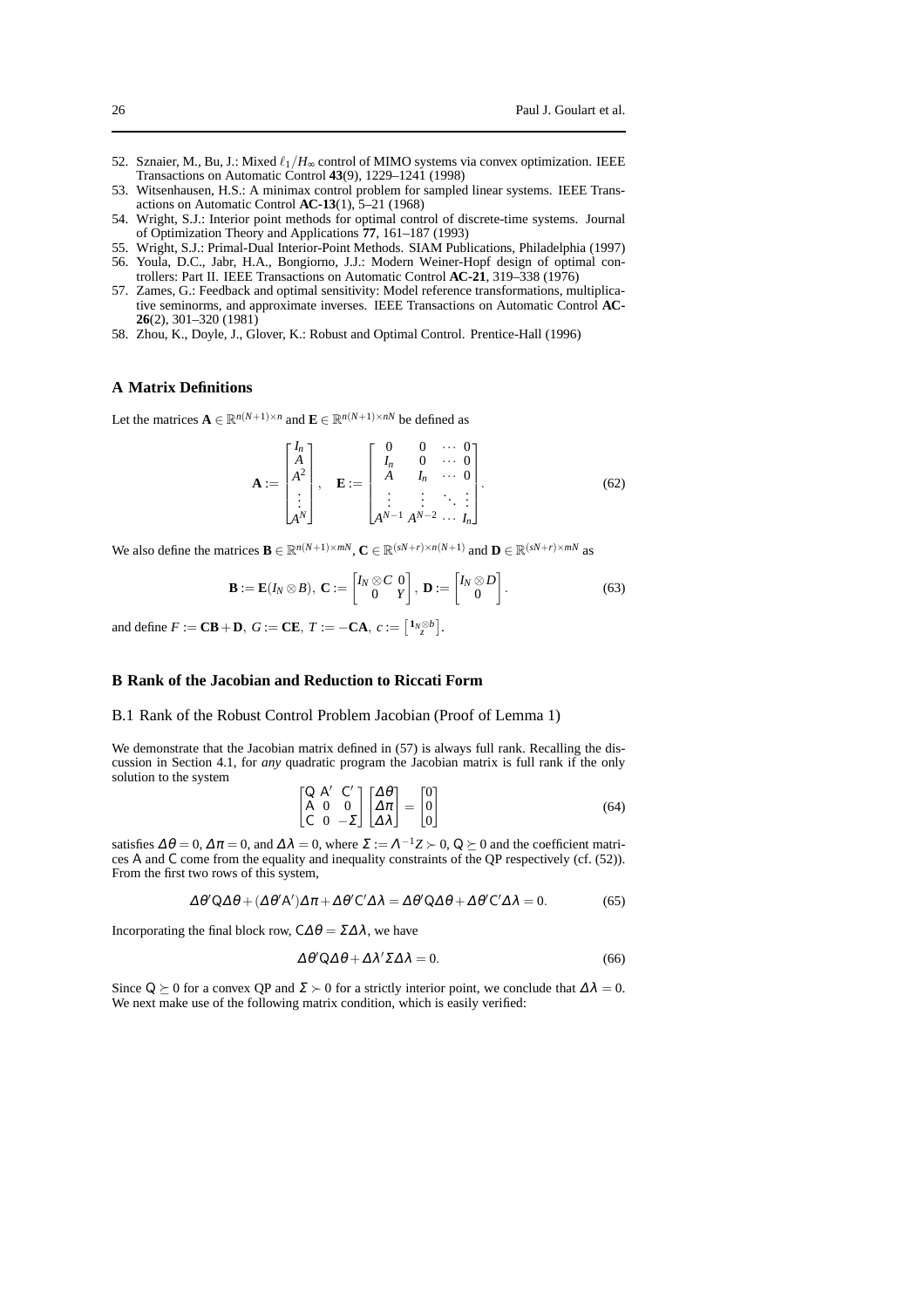**Fact 1** The matrix  $\begin{bmatrix} X & Y \\ 0 & Z \end{bmatrix}$  is full column rank for any *Y* if both *X* and *Z* are full column rank.

Since  $\Delta \lambda = 0$  always holds, sufficient conditions to guarantee  $\Delta \theta = 0$  and  $\Delta \pi = 0$  in (64) are that:

- (i) A is full row rank.
- $(ii)$   $\begin{bmatrix} A \\ C \end{bmatrix}$  is full column rank.

For the quadratic program defined by the robust control problem (42)-(44), the equality and inequality constraints are defined as in (47). For this convex QP, it is straightforward to show that the above rank conditions on A and C are equivalent to requiring that:

- (i) Each of the matrices  $A_0, A_1, \ldots, A_{lN}$  is full row rank.
- (ii) Each of the matrices  $\begin{bmatrix} A_0 \\ C_0 \end{bmatrix}$ ,  $\begin{bmatrix} A_1 \\ C_1 \end{bmatrix}$ ,...,  $\begin{bmatrix} A_N \\ C_N \end{bmatrix}$  is full column rank.

The condition (ii) is derived by noting that, for the particular problem (42)-(44), the general rank condition on  $\begin{bmatrix} A \\ C \end{bmatrix}$  is equivalent to requiring that the matrix



is full column rank, which reduces to (ii) upon repeated application of Fact 1 above to eliminate the coupling terms J*p*. If Assumption 1 holds, both of these rank conditions are easily verified by examination of the definitions in (48) and (50). The Jacobian matrix for the QP defined in (42)- (44) is thus full rank, and it remains full rank if its rows and columns are reordered as in (57).

## B.2 Solution of  $\mathcal{B}_p\mathbf{x}_p = \mathbf{b}_p$  via Riccati recursion (Proof of Lemma 2)

We demonstrate that the system of equations  $\mathcal{B}_p\mathbf{x}_p = \mathbf{b}_p$  has a unique solution for every  $\mathbf{b}_p$ , where  $\mathcal{B}_p$ ,  $\mathbf{x}_p$  and  $\mathbf{b}_p$  are defined as

$$
\mathcal{B}_{p} := \begin{bmatrix}\n0 & 0 & B' & B' \\
0 & 0 & H' & 0 \\
B & 0 & 0 & 0 & -I \\
B & 0 & 0 & 0 & -I \\
0 & 0 & 0 & 0 & B' \\
0 & 0 & 0 & H' & 0 \\
0 & 0 & 0 & H' & 0 \\
C & D & H - \Sigma_{k-2}^{p} & 0 \\
0 & 0 & 0 & \vdots \\
0 & 0 & 0 & 0 & I' \\
0 & 0 & 0 & H' \\
0 & 0 & 0 & H' \\
0 & 0 & 0 & H' \\
\end{bmatrix}, \quad (67a)
$$

$$
\mathbf{x}_{p} := (\Delta u_{k+1}^{p}, \Delta \delta c_{k+1}^{p}, \Delta \lambda_{k+1}^{p}, \Delta \pi_{k+1}^{p}, \Delta x_{k+2}^{p}, \Delta u_{k+2}^{p}, \Delta \delta c_{k+2}^{p}, \Delta \lambda_{k+2}^{p}, \dots, \Delta x_{N}^{p}, \Delta \delta c_{N}^{p}, \Delta \lambda_{N}^{p}),
$$
  
\n
$$
\mathbf{b}_{p} := (r^{\mu_{k+1}^{p}}, r^{\delta c_{k+1}^{p}}, r^{\mu_{k+1}^{p}}, r^{\mu_{k+2}^{p}}, r^{\mu_{k+2}^{p}}, r^{\delta c_{k+2}^{p}}, r^{\lambda_{k+2}^{p}}, \dots, r^{\mu_{N}^{p}}, r^{\delta c_{N}^{p}}, r^{\lambda_{N}^{p}})
$$

and  $k = \lfloor \frac{p-1}{l} \rfloor$ , and that this solution is obtainable in  $\mathcal{O}((m+n)^3N)$  time. We first perform a single step of block elimination on the variables  $\Delta \lambda_i^p$  and  $\Delta \delta c_{k+1}^p$ , so that the resulting linear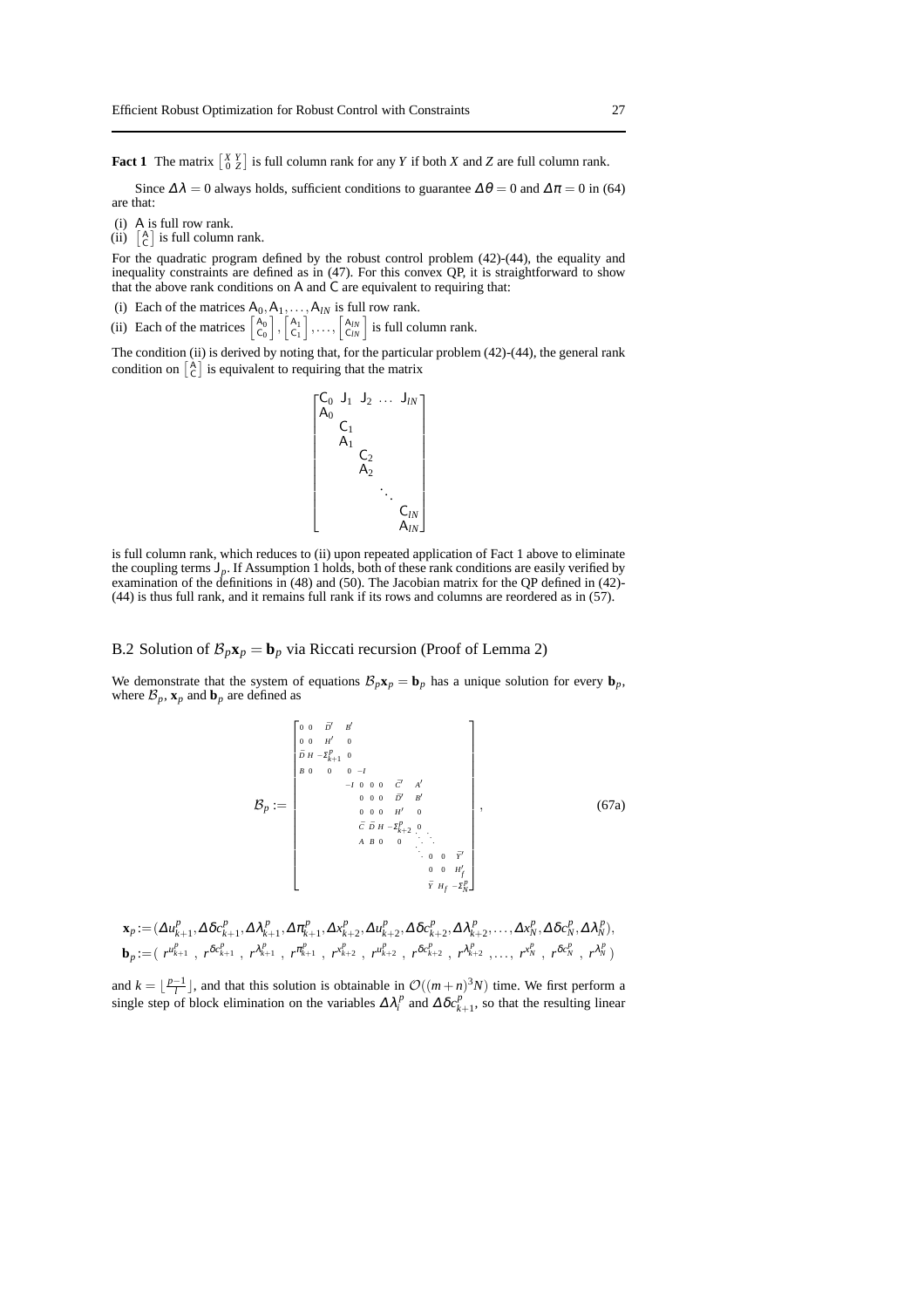system is solvable via specialized methods based on Riccati recursion techniques [46, 51] (see also related results in [20] for the unconstrained case).

It is straightforward to eliminate the terms  $\Delta \lambda_i^p$  and  $\Delta \delta c_i^p$  from each of the subproblems, yielding a linear system  $\tilde{\mathcal{B}}_p \tilde{\mathbf{x}}_p = \tilde{\mathbf{b}}_p$ . The coefficient matrix  $\tilde{\mathcal{B}}_p$  is:

$$
\tilde{\mathcal{B}}_{p} := \begin{bmatrix} \kappa_{k+1}^{p} & b' & & & & \\ \kappa & 0 & -I & & & \\ \kappa & 0 & -I & & & \\ \kappa & \kappa_{k+2}^{p} & \kappa_{k+2}^{p} & \kappa' \\ & \kappa & \kappa_{k+2}^{p} & \kappa' \\ & \kappa & \kappa_{k+3}^{p} & \kappa' \\ & \kappa & \kappa_{k+3}^{p} & \kappa' \\ & \kappa & \kappa_{k+3}^{p} & \kappa' \\ & \kappa & \kappa & \kappa \\ & \kappa & \kappa & \kappa \\ & \kappa & \kappa & \kappa \end{bmatrix} \tag{68}
$$

where, for stages  $i \in \mathbb{Z}_{[k+1,N-1]}$ :

$$
\Phi_i^p := H'(\Sigma_i^p)^{-1}H
$$
\n
$$
\Theta_i^p := (\Sigma_i^p)^{-1} - (\Sigma_i^p)^{-1}H(\Phi_i^p)^{-1}H'(\Sigma_i^p)^{-1}
$$
\n(69a)\n
$$
Q_i^p := \bar{C}'\Theta_i^p\bar{C}
$$
\n(69b)\n(69c)

$$
R_i^p := \overline{D}' \Theta_i^p \overline{D}
$$
 (69d)

$$
M_i^p := \bar{C}' \Theta_i^p \bar{D},\tag{69e}
$$

and for stage *N*:

$$
\Phi_N^p := H_f' (\Sigma_N^p)^{-1} H_f \tag{69f}
$$

$$
\Theta_N^p := (\Sigma_N^p)^{-1} - (\Sigma_N^p)^{-1} H_f (\Phi_N^p)^{-1} H'_f (\Sigma_N^p)^{-1}
$$
\n(69g)  
\n
$$
Q_N^p := \bar{Y}' \Theta_N^p \bar{Y}.
$$
\n(69h)

The vectors  $\tilde{\mathbf{x}}_p$  and  $\tilde{\mathbf{b}}_p$  are defined as:

$$
\tilde{\mathbf{x}}_p := (\Delta u_{k+1}^p, \Delta \pi_{k+1}^p, \Delta x_{k+2}^p, \Delta u_{k+2}^p, \Delta \pi_{k+2}^p, \dots, \Delta x_N^p)
$$
(70)

$$
\tilde{\mathbf{b}}_p := (\tilde{r}^{u_{k+1}^p}, r^{\pi_{k+1}^p}, \tilde{r}^{v_{k+2}^p}, \tilde{r}^{u_{k+2}^p}, r^{\pi_{k+2}^p}, \dots, \tilde{r}^{v_N^p}) ,
$$
\n(71)

where, for stages  $i \in \mathbb{Z}_{[k+1,N-1]}\$ :

$$
\tilde{r}^{x_i^p} := r^{x_i^p} + \bar{C} \left( \Theta_i^p r^{\lambda_i^p} - (\Sigma_i^p)^{-1} H (\Phi_i^p)^{-1} r^{\delta c_i^p} \right)
$$
(72a)

$$
\tilde{r}^{u_i^p} := r^{u_i^p} + \bar{D} \left( \Theta_i^p r^{\lambda_i^p} - (\Sigma_i^p)^{-1} H (\Phi_i^p)^{-1} r^{\delta c_i^p} \right),\tag{72b}
$$

and, for stage *N*:

$$
\tilde{r}^{x_N^p} := r^{x_N^p} + \bar{Y} \left( \Theta_N^p r^{\lambda_N^p} - (\Sigma_N^p)^{-1} H_f (\Phi_N^p)^{-1} r^{\delta c_N^p} \right). \tag{72c}
$$

*Remark 8* The matrix  $\tilde{\mathcal{B}}_p$  is equivalent to the KKT matrix for the unconstrained control problem:

$$
\min_{\substack{u_{k+1},...,u_{N-1},\\x_{k+1},...,x_N}} \left( \frac{1}{2} x_N' Q_N^p x_N + \sum_{i=(k+1)}^{N-1} \frac{1}{2} (x_i' Q_i^p x_i + u_i' R_i^p u_i + 2 x_i M_i^p u_i) \right) \tag{73}
$$

subject to:

$$
x_k = E_{(j)},
$$
  
\n
$$
x_{i+1} = Ax_i + Bu_i, \quad \forall i \in \mathbb{Z}_{[k+1,N-1]}.
$$
\n(74a)